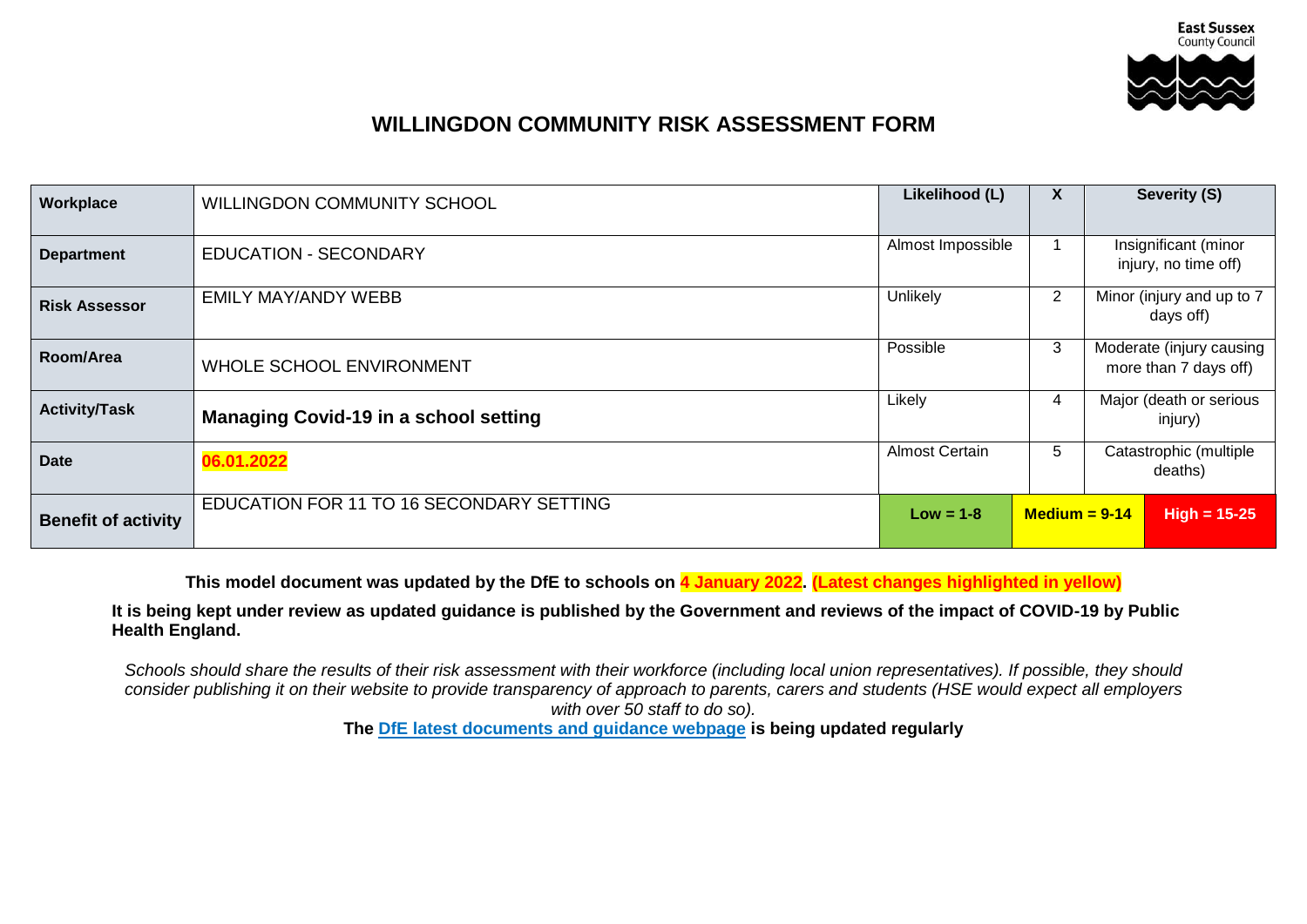|    | What are the significant,<br>foreseeable, hazards?                                                                                                                                            | Who is at                                | <b>Control measures</b>                                                                                                                                                                                                                                                                                                                                                                                                                                                                                                                                                                                                                                                                                                                                                                                                                                                                                                                                                                                                                                                                                                                                                                                                                                                   |                     | <b>Risk</b><br>Rating |              | <b>What additional</b><br>control measures<br>can be put in place |    | <b>Revised</b><br><b>Risk</b><br>Rating |              |
|----|-----------------------------------------------------------------------------------------------------------------------------------------------------------------------------------------------|------------------------------------------|---------------------------------------------------------------------------------------------------------------------------------------------------------------------------------------------------------------------------------------------------------------------------------------------------------------------------------------------------------------------------------------------------------------------------------------------------------------------------------------------------------------------------------------------------------------------------------------------------------------------------------------------------------------------------------------------------------------------------------------------------------------------------------------------------------------------------------------------------------------------------------------------------------------------------------------------------------------------------------------------------------------------------------------------------------------------------------------------------------------------------------------------------------------------------------------------------------------------------------------------------------------------------|---------------------|-----------------------|--------------|-------------------------------------------------------------------|----|-----------------------------------------|--------------|
|    | (the dangers that can cause<br>harm)                                                                                                                                                          | Risk?                                    |                                                                                                                                                                                                                                                                                                                                                                                                                                                                                                                                                                                                                                                                                                                                                                                                                                                                                                                                                                                                                                                                                                                                                                                                                                                                           |                     | S                     | $\mathsf{R}$ | to reduce the risk<br>further?                                    | L. | S                                       | $\mathsf{R}$ |
| 1. | <b>Potential</b><br>transmission to<br>clinically vulnerable<br>staff and Students<br>Guidance is available<br>in the <b>Actions</b> for<br>schools during the<br><b>Coronavirus Outbreak</b> | All<br>members<br>of school<br>community | Ensure that there is an understanding that:<br>The UK Clinical Review Panel has recommended<br>that no children and young people under the age<br>of 18 should be considered CEV and under-18s<br>should be removed from the Shielded Patient List.<br>The chief executive of the UK Health Security<br>Agency and head of NHS Test and Trace has<br>written to parents of these children to inform them.<br>Children and young people previously considered<br>CEV should attend school and should follow the<br>same COVID-19 guidance as the rest of the<br>population. However, if advised to isolate or<br>reduce their social contact by their specialist, due<br>to the nature of their medical condition or<br>treatment, rather than because of the pandemic,<br>they should continue to follow the advice of their<br>specialist.<br>Clinically extremely vulnerable (CEV) people are<br>advised, as a minimum, to follow the same<br>guidance as everyone else. It is important that<br>everyone adheres to this guidance,<br>but CEV people may wish to think particularly<br>carefully about the additional precautions they can<br>continue to take. Further information can be found<br>in the guidance on protecting people who<br>are CEV from COVID-19. | 2<br>$\overline{2}$ | 3<br>3                | 6<br>6       |                                                                   |    |                                         |              |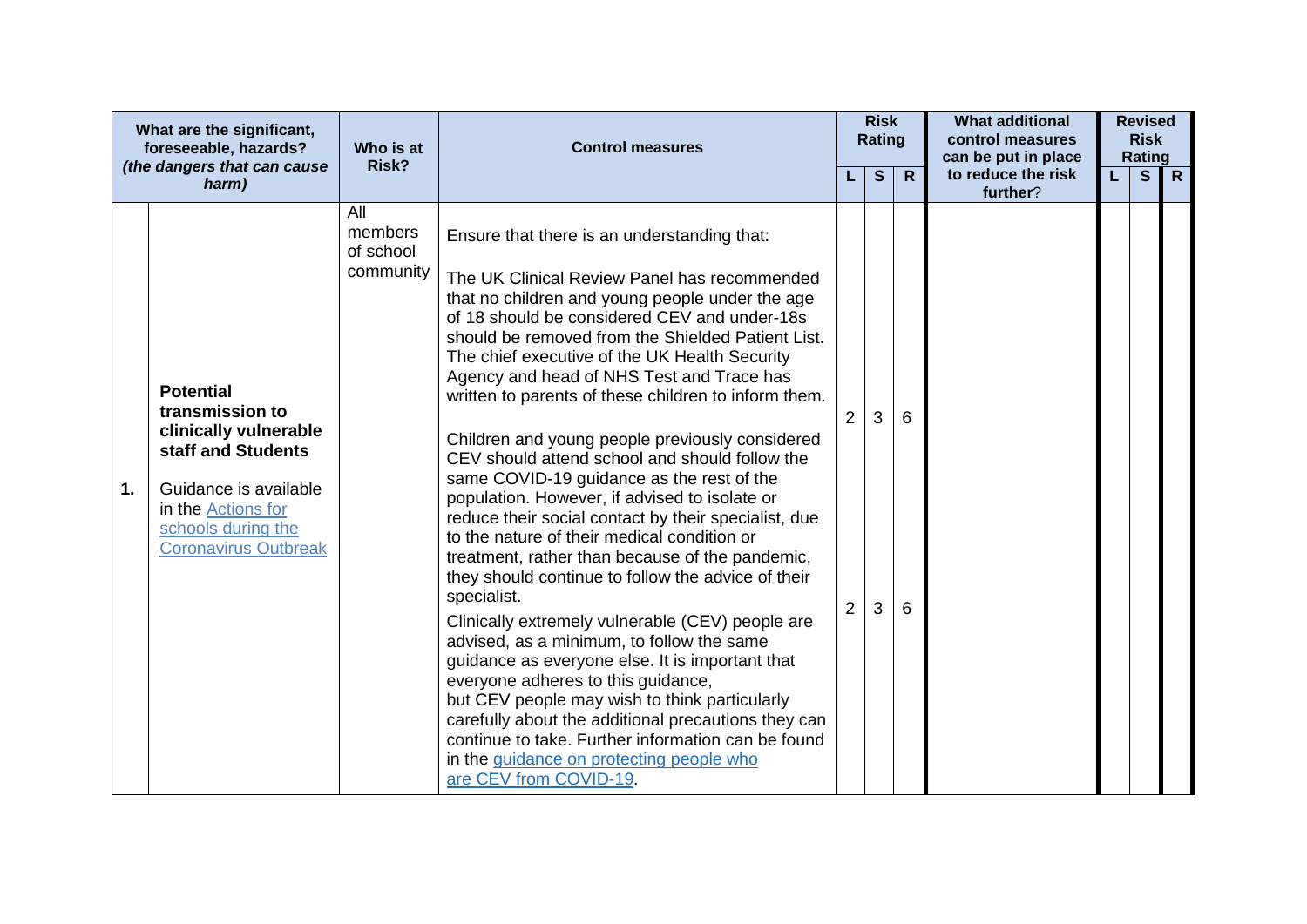| What are the significant,<br>foreseeable, hazards? | Who is at | <b>Control measures</b>                                                                                                                                                                                                       |                | <b>Risk</b><br>Rating |              | <b>What additional</b><br>control measures            |    | <b>Revised</b><br><b>Risk</b> |              |
|----------------------------------------------------|-----------|-------------------------------------------------------------------------------------------------------------------------------------------------------------------------------------------------------------------------------|----------------|-----------------------|--------------|-------------------------------------------------------|----|-------------------------------|--------------|
| (the dangers that can cause<br>harm)               | Risk?     |                                                                                                                                                                                                                               |                | S                     | $\mathsf{R}$ | can be put in place<br>to reduce the risk<br>further? | L. | Rating<br>S                   | $\mathsf{R}$ |
|                                                    |           | While members of these groups are no longer<br>required to shield, the school should appreciate<br>arrangements being made for them to reduce their<br>face-to-face contact during periods of high viral<br>prevalence.       |                |                       |              |                                                       |    |                               |              |
|                                                    |           | Conduct an Individual Risk Assessment to help<br>identify any additional action that needs to be<br>taken to mitigate risks for any CEV members of<br>staff                                                                   | 2              | 4                     | 8            |                                                       |    |                               |              |
|                                                    |           | Work in partnership with local BAME and/or faith<br>communities to reinforce individual and household<br>risk reduction strategies relevant to the school<br>community PHE review of the impact of Covid-19<br>on BAME groups |                |                       |              |                                                       |    |                               |              |
|                                                    |           | The school will continue to assess the health and<br>safety risks to staff and meet their equality duties<br>as per their local procedures. For further<br>information for school see Health and safety<br>advice for schools | $\overline{2}$ | 4                     | 8            |                                                       |    |                               |              |
|                                                    |           | Governors and leaders should pay regard to the<br>wellbeing of all staff including the headteacher.                                                                                                                           |                |                       |              |                                                       |    |                               |              |
|                                                    |           | Schools should ensure they have explained to all<br>staff the measures they are proposing putting in<br>place and involve all staff in that process.                                                                          |                |                       |              |                                                       |    |                               |              |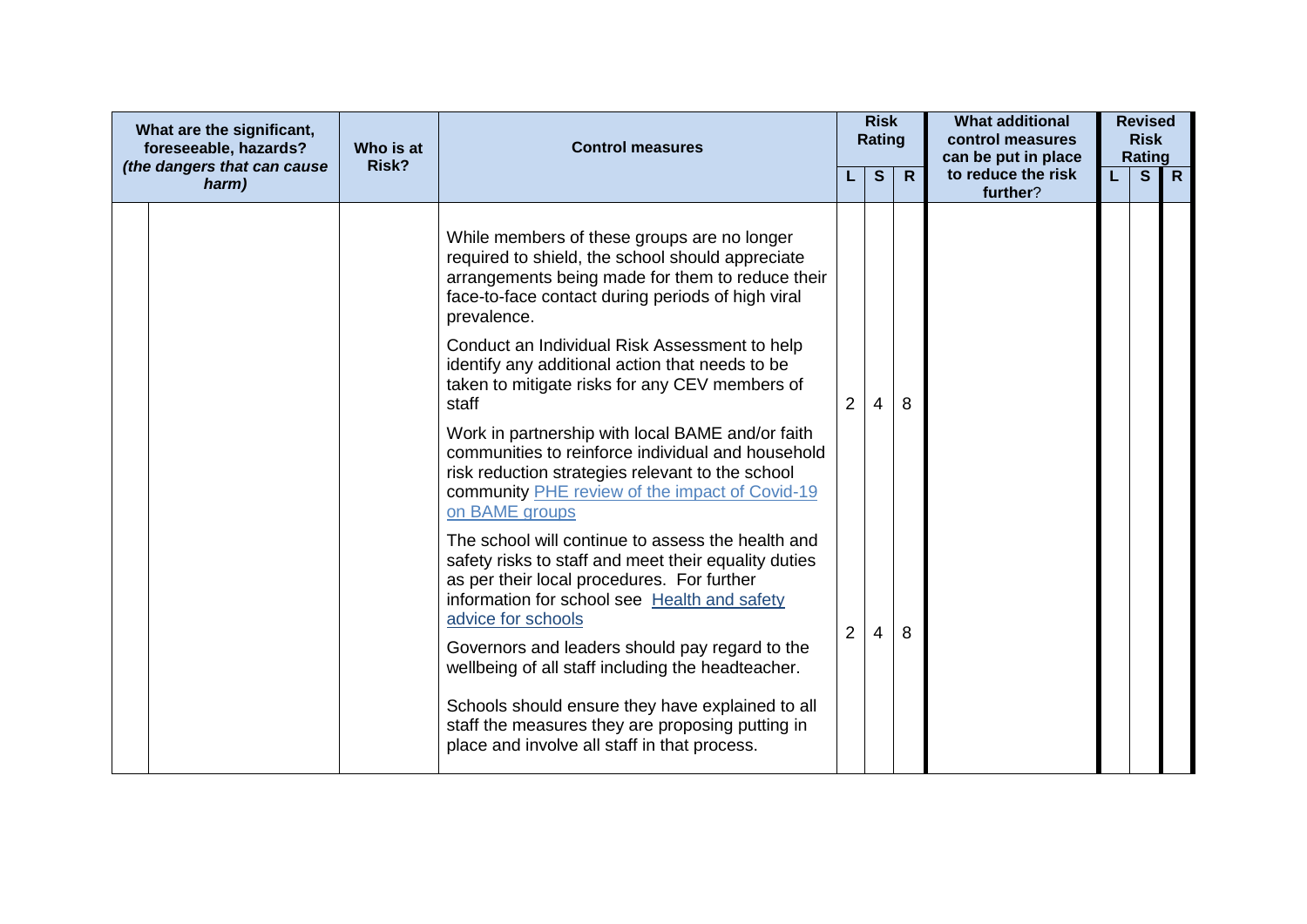|    | What are the significant,<br>foreseeable, hazards?<br>(the dangers that can cause<br>harm) | Who is at<br>Risk?                              | <b>Control measures</b>                                                                                                                                                                                                                                                                                                                                               |                | <b>Risk</b><br><b>Rating</b><br>S | $\mathsf{R}$ | <b>What additional</b><br>control measures<br>can be put in place<br>to reduce the risk | L. | <b>Revised</b><br><b>Risk</b><br>Rating<br>S | $\mathsf{R}$ |
|----|--------------------------------------------------------------------------------------------|-------------------------------------------------|-----------------------------------------------------------------------------------------------------------------------------------------------------------------------------------------------------------------------------------------------------------------------------------------------------------------------------------------------------------------------|----------------|-----------------------------------|--------------|-----------------------------------------------------------------------------------------|----|----------------------------------------------|--------------|
|    |                                                                                            | All<br>members<br>of the<br>school<br>community | It is no longer necessary to keep students in<br>consistent groups or 'bubbles'. Assemblies can<br>resume and there is no longer a need to make<br>alternative arrangements to avoid mixing at lunch.<br>Music and PE lessons can continue as normal.<br>However, schools should ensure that the following<br>control measures are in place and well<br>communicated: | $\overline{2}$ | 3                                 | 6            | further?                                                                                |    |                                              |              |
| 2. | <b>Risk of ongoing</b><br>contamination from<br>students and staff                         |                                                 | Hand hygiene:<br>Frequent and thorough hand cleaning is regular<br>practice. The school ensures that students clean<br>their hands regularly with soap and water or hand<br>sanitiser.                                                                                                                                                                                |                |                                   |              |                                                                                         |    |                                              |              |
|    |                                                                                            |                                                 | Ensure sufficient and proportionate handwashing<br>supplies and cleaning materials are available.<br>Where a sink is not nearby, provide hand sanitiser<br>in classrooms and other learning environments.                                                                                                                                                             |                |                                   |              |                                                                                         |    |                                              |              |
|    |                                                                                            |                                                 | <b>Respiratory hygiene:</b><br>The 'catch it, bin it, kill it' approach continues to be<br>adhered to in school.                                                                                                                                                                                                                                                      | $\overline{2}$ | 3                                 | 6            |                                                                                         |    |                                              |              |
|    |                                                                                            |                                                 | <b>Cleaning:</b><br>Areas and equipment are cleaned regularly with a<br>particular focus on frequently touched surfaces                                                                                                                                                                                                                                               |                |                                   |              |                                                                                         |    |                                              |              |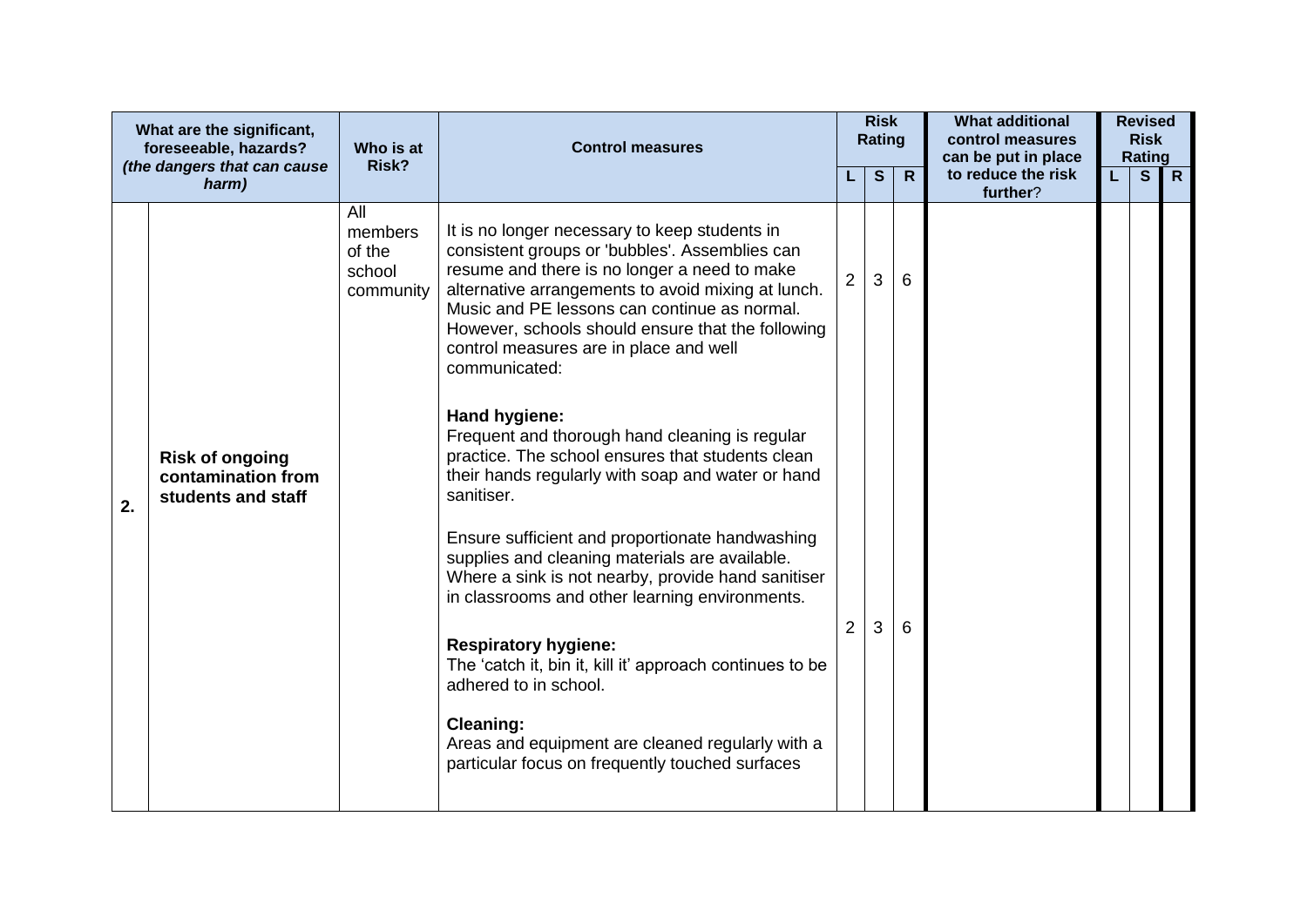| What are the significant,<br>foreseeable, hazards?<br>(the dangers that can cause | Who is at<br>Risk? | <b>Control measures</b>                                                                                                                                                                                                                                                                        |                | <b>Risk</b><br><b>Rating</b> |              | <b>What additional</b><br>control measures<br>can be put in place                                           |    | <b>Revised</b><br><b>Risk</b><br>Rating |              |
|-----------------------------------------------------------------------------------|--------------------|------------------------------------------------------------------------------------------------------------------------------------------------------------------------------------------------------------------------------------------------------------------------------------------------|----------------|------------------------------|--------------|-------------------------------------------------------------------------------------------------------------|----|-----------------------------------------|--------------|
| harm)                                                                             |                    |                                                                                                                                                                                                                                                                                                |                | $\mathbf{s}$                 | $\mathsf{R}$ | to reduce the risk<br>further?                                                                              | L. | S                                       | $\mathsf{R}$ |
|                                                                                   |                    | The school follows the government guidance on<br>cleaning of non-healthcare settings.                                                                                                                                                                                                          | $\overline{2}$ | 3                            | 6            |                                                                                                             |    |                                         |              |
|                                                                                   |                    | <b>Ventilation:</b>                                                                                                                                                                                                                                                                            |                |                              |              |                                                                                                             |    |                                         |              |
|                                                                                   |                    | The school will be well ventilated with windows<br>and doors opened to create air flow.                                                                                                                                                                                                        |                |                              |              |                                                                                                             |    |                                         |              |
|                                                                                   |                    | CO2 monitors has been provided to all state-<br>funded education settings during the Autumn<br>Term, so staff can quickly identify where<br>ventilation needs to be improved. Further<br>information will be issued as monitors are rolled<br>out and received in schools.                     |                |                              |              |                                                                                                             |    |                                         |              |
|                                                                                   |                    | Any poorly ventilated spaces will be identified in<br>the risk assessment and steps taken to improve<br>fresh air flow in these areas, giving particular<br>consideration to when holding events where<br>visitors such as parents are on site.                                                |                |                              |              |                                                                                                             |    |                                         |              |
|                                                                                   |                    | Adjust any mechanical ventilation systems to<br>increase the ventilation rate where possible and<br>check to confirm that normal operation meets<br>current guidance and that only fresh outside air is<br>circulated.                                                                         |                | 3                            | 6            |                                                                                                             |    |                                         |              |
|                                                                                   |                    | In the very few cases where an area of poor<br>ventilation (sustained CO2 readings above<br>1500ppm) has been identified and this cannot be<br>resolved through opening windows and doors or<br>minor repair works, it may be appropriate to<br>consider the use of an air cleaning unit as an |                |                              |              | The government<br>has said that 7,000<br>air cleaning units<br>will be provided to<br>early years settings, |    |                                         |              |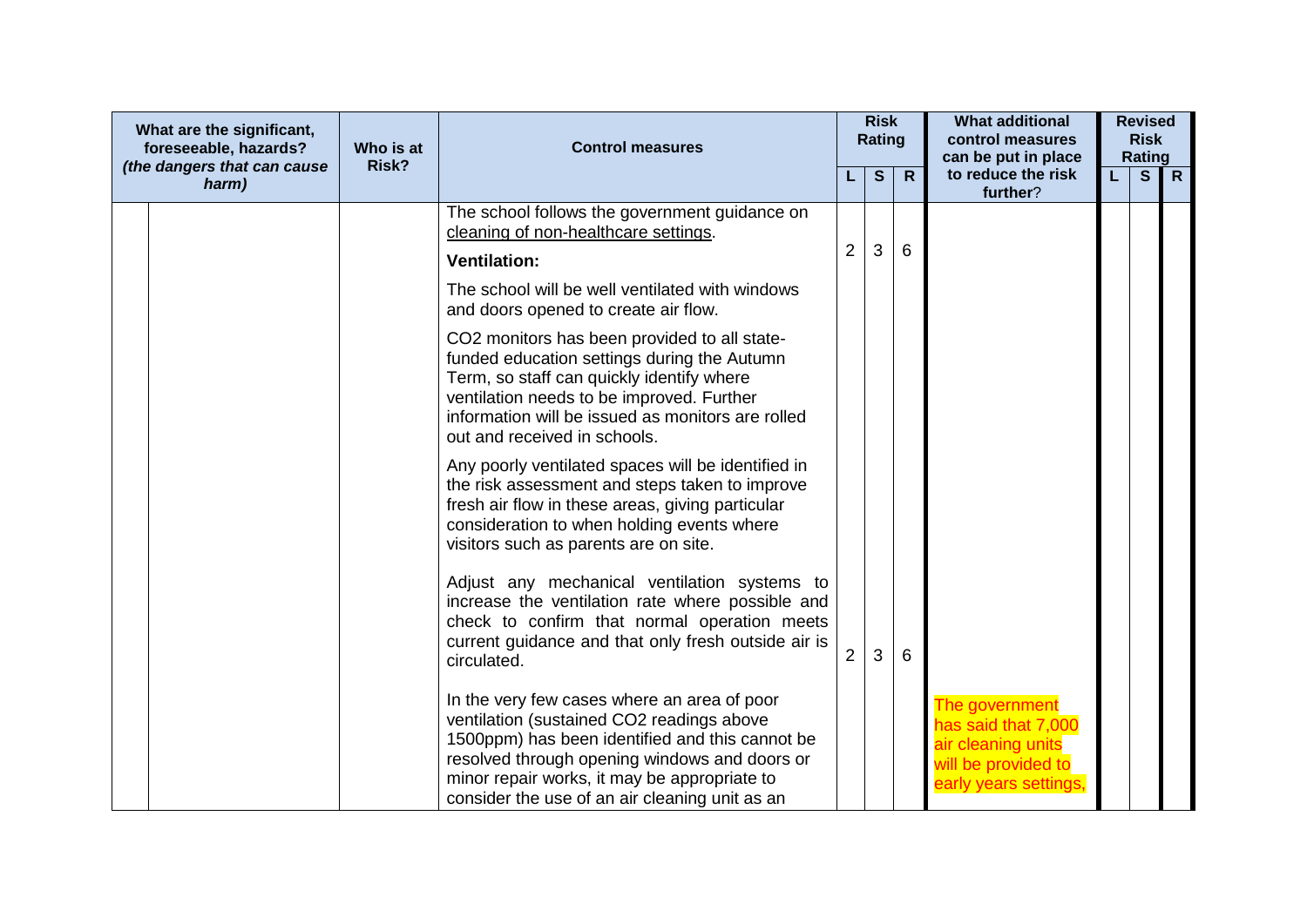| What are the significant,<br>foreseeable, hazards?<br>(the dangers that can cause | Who is at<br>Risk? | <b>Control measures</b>                                                                                                                                                                                                                                 |                | <b>Risk</b><br><b>Rating</b> |   | <b>What additional</b><br>control measures<br>can be put in place                                     |    | <b>Revised</b><br><b>Risk</b><br>Rating |   |
|-----------------------------------------------------------------------------------|--------------------|---------------------------------------------------------------------------------------------------------------------------------------------------------------------------------------------------------------------------------------------------------|----------------|------------------------------|---|-------------------------------------------------------------------------------------------------------|----|-----------------------------------------|---|
| harm)                                                                             |                    |                                                                                                                                                                                                                                                         |                | S                            | R | to reduce the risk<br>further?                                                                        | L. | S                                       | R |
|                                                                                   |                    | additional mitigation whilst further remedial work is<br>undertaken to improve ventilation<br>The Health and Safety Executive guidance on air                                                                                                           |                |                              |   | schools and<br>colleges, in an<br>attempt to improve<br>ventilation in                                |    |                                         |   |
|                                                                                   |                    | conditioning and ventilation during the COVID-19<br>pandemic and CIBSE COVID-19 HYPERLINK<br>"https://www.cibse.org/coronavirus-covid-<br>19" advice provides more information.                                                                         | $\overline{2}$ | 3                            | 6 | teaching spaces.<br>Schools will have to<br>prove they are<br>eligible for the<br>units. All state    |    |                                         |   |
|                                                                                   |                    | Contingency plans are in place outlining how the<br>school would operate if there were an outbreak<br>within school or local area.                                                                                                                      |                |                              |   | schools can apply<br>for these units if<br>they meet the<br>criteria. The<br>eligibility criteria and |    |                                         |   |
|                                                                                   |                    | The school will call the dedicated advice service<br>who will escalate the issue to the local health<br>protection team, where necessary and advise if any<br>additional action is required, such as implementing<br>elements of your contingency plan. |                |                              |   | how to apply can be<br>found here.                                                                    |    |                                         |   |
|                                                                                   |                    | Communicate to parents that students should not<br>come into school if they have symptoms or have<br>had a positive test result.                                                                                                                        |                |                              |   |                                                                                                       |    |                                         |   |
|                                                                                   |                    | Anyone who develops COVID-19 symptoms, will<br>be sent home and told to follow public health<br>advice.                                                                                                                                                 | $\overline{2}$ | 3                            | 6 |                                                                                                       |    |                                         |   |
|                                                                                   |                    | If a student is awaiting collection, they should be<br>left in a room on their own if possible, and safe to<br>do so. A window should be opened for fresh air<br>ventilation if possible.                                                               |                |                              |   |                                                                                                       |    |                                         |   |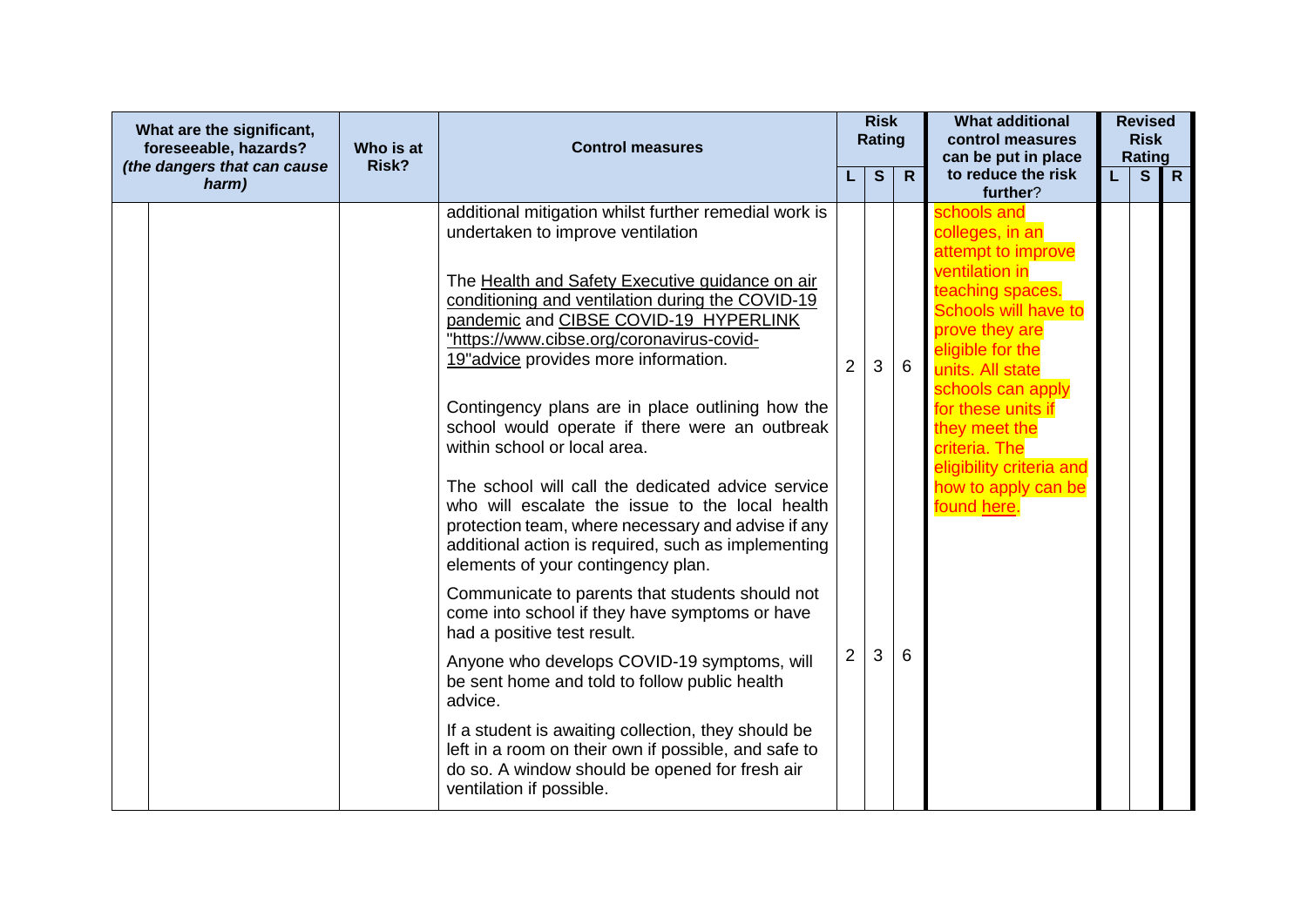| What are the significant,<br>foreseeable, hazards?<br>(the dangers that can cause | Who is at<br>Risk? | <b>Control measures</b>                                                                                                                                                                                                                                                                                                                                                                                                                                                                                                           |                | <b>Risk</b><br><b>Rating</b> |              | <b>What additional</b><br>control measures<br>can be put in place |    | <b>Revised</b><br><b>Risk</b><br>Rating |              |
|-----------------------------------------------------------------------------------|--------------------|-----------------------------------------------------------------------------------------------------------------------------------------------------------------------------------------------------------------------------------------------------------------------------------------------------------------------------------------------------------------------------------------------------------------------------------------------------------------------------------------------------------------------------------|----------------|------------------------------|--------------|-------------------------------------------------------------------|----|-----------------------------------------|--------------|
| harm)                                                                             |                    |                                                                                                                                                                                                                                                                                                                                                                                                                                                                                                                                   |                | S                            | $\mathsf{R}$ | to reduce the risk<br>further?                                    | L. | $\mathbf{s}$                            | $\mathsf{R}$ |
|                                                                                   |                    | Appropriate PPE should also be used if close<br>contact is necessary.                                                                                                                                                                                                                                                                                                                                                                                                                                                             |                |                              |              |                                                                   |    |                                         |              |
|                                                                                   |                    | Further information on this can be found in the use<br>of PPE in HYPERLINK<br>"https://www.gov.uk/government/publications/safe-<br>working-in-education-childcare-and-childrens-<br>social-care"education, childcare and children's<br>social care settings guidance.                                                                                                                                                                                                                                                             |                |                              |              |                                                                   |    |                                         |              |
|                                                                                   |                    | <b>Testing</b>                                                                                                                                                                                                                                                                                                                                                                                                                                                                                                                    | $\overline{2}$ | 3                            | 6            |                                                                   |    |                                         |              |
|                                                                                   |                    | Close contacts in schools are now identified by<br>NHS Test and Trace and education settings are<br>not expected to undertake contact tracing.                                                                                                                                                                                                                                                                                                                                                                                    |                |                              |              |                                                                   |    |                                         |              |
|                                                                                   |                    | From Tuesday 14 December, a new national<br>approach to daily testing for contacts of COVID-19<br>was introduced. All adults who are fully vaccinated<br>and children aged 5 to 18 years and 6 months<br>identified as a contact of someone with COVID-19<br>- whether Omicron or not - should take a lateral<br>flow device (LFD) test every day for 7 days<br>instead of self-isolating and, unless they have a<br>positive test result or develop symptoms at any<br>time, they should continue to attend school as<br>normal. |                |                              |              |                                                                   |    |                                         |              |
|                                                                                   |                    | Once notified by NHS Test and Trace as a close<br>contact, all eligible staff, students and students<br>should take an LFD each day for 7 days and                                                                                                                                                                                                                                                                                                                                                                                | 2              | 4                            | 8            |                                                                   |    |                                         |              |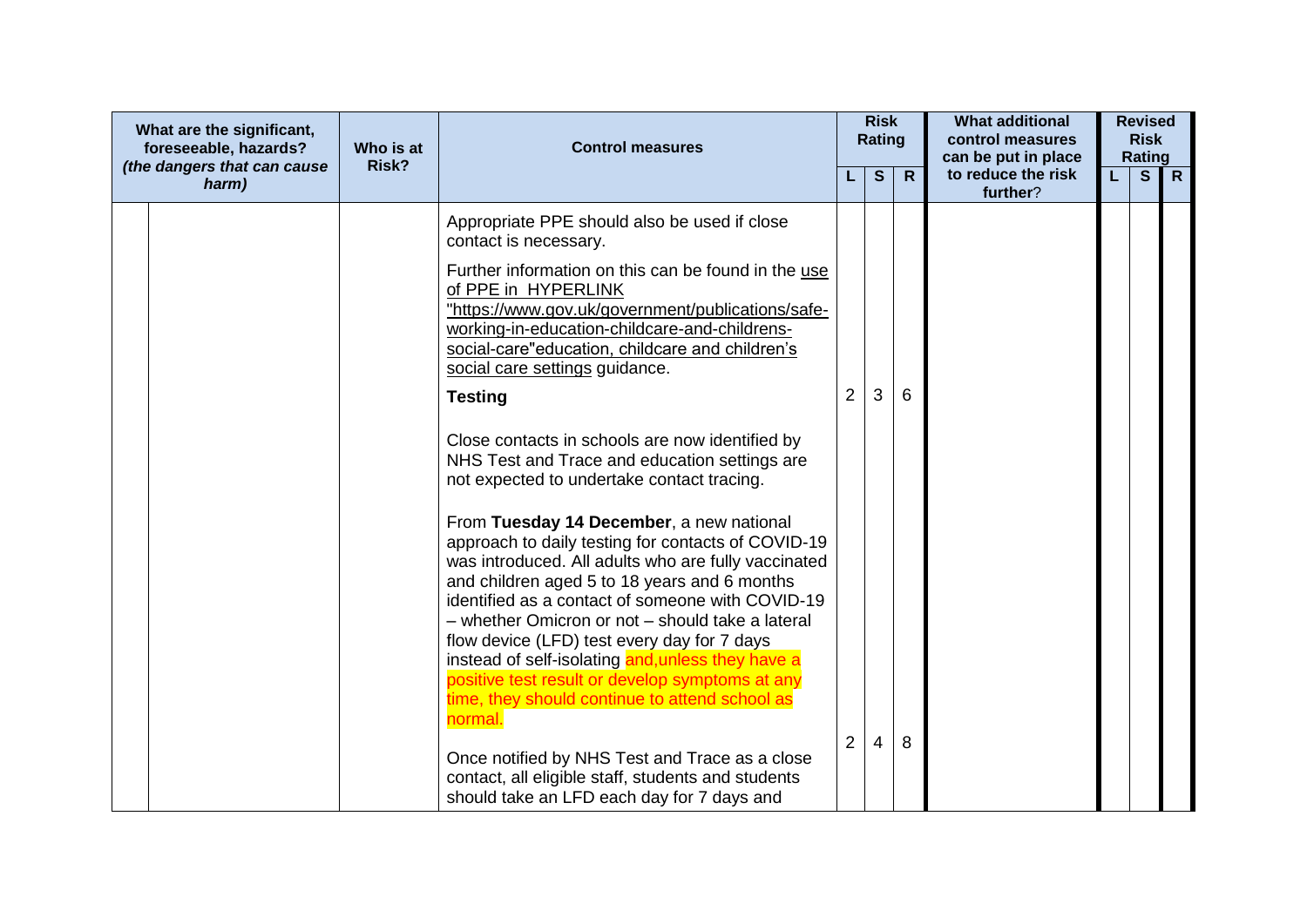| What are the significant,<br>foreseeable, hazards?<br>(the dangers that can cause | Who is at<br>Risk? | <b>Control measures</b>                                                                                                                                                                                                                                                                                                                                                                                                                                                                                                                                                                                                                                                                                                                                                                                                                                                                                                                                                                                                                                                                                                                                                                                                                                                                                  |                | <b>Risk</b><br><b>Rating</b><br>$\mathbf{s}$ | $\mathsf{R}$ | <b>What additional</b><br>control measures<br>can be put in place<br>to reduce the risk | L. | <b>Revised</b><br><b>Risk</b><br><b>Rating</b><br>S | $\overline{R}$ |
|-----------------------------------------------------------------------------------|--------------------|----------------------------------------------------------------------------------------------------------------------------------------------------------------------------------------------------------------------------------------------------------------------------------------------------------------------------------------------------------------------------------------------------------------------------------------------------------------------------------------------------------------------------------------------------------------------------------------------------------------------------------------------------------------------------------------------------------------------------------------------------------------------------------------------------------------------------------------------------------------------------------------------------------------------------------------------------------------------------------------------------------------------------------------------------------------------------------------------------------------------------------------------------------------------------------------------------------------------------------------------------------------------------------------------------------|----------------|----------------------------------------------|--------------|-----------------------------------------------------------------------------------------|----|-----------------------------------------------------|----------------|
| harm)                                                                             |                    | report the results through the Online Reporting<br>System and to their setting. If they test negative,<br>they can continue to attend their education setting.<br>Outside of the education setting, they should<br>continue to follow the advice set out in the Sunday<br>12 December press release. This approach<br>should also be adopted over the winter break and<br>on return in January.<br>If they test positive, they should self-isolate and<br>order a PCR test to confirm the result. If the PCR<br>is positive, they must self-isolate for 7 days. If the<br>PCR test is negative, they no longer need to self-<br>isolate but should continue to carry out the<br>remainder of the daily tests, and only need to<br>isolate if it is positive. In the case of a positive<br>PCR test, individuals may now take rapid lateral<br>flow tests on day six and day seven of their self-<br>isolation period. If those test results are negative,<br>they no longer have to complete 10 full days of<br>self-isolation.<br>Further actions for educational settings may be<br>advised by a local Incident Management Team<br>(IMT), investigating a suspected or confirmed<br>case of COVID-19.<br>Secondary schools should also retain a small<br>asymptomatic testing site (ATS) on-site until | $\overline{2}$ | 4                                            | 8            | further?                                                                                |    |                                                     |                |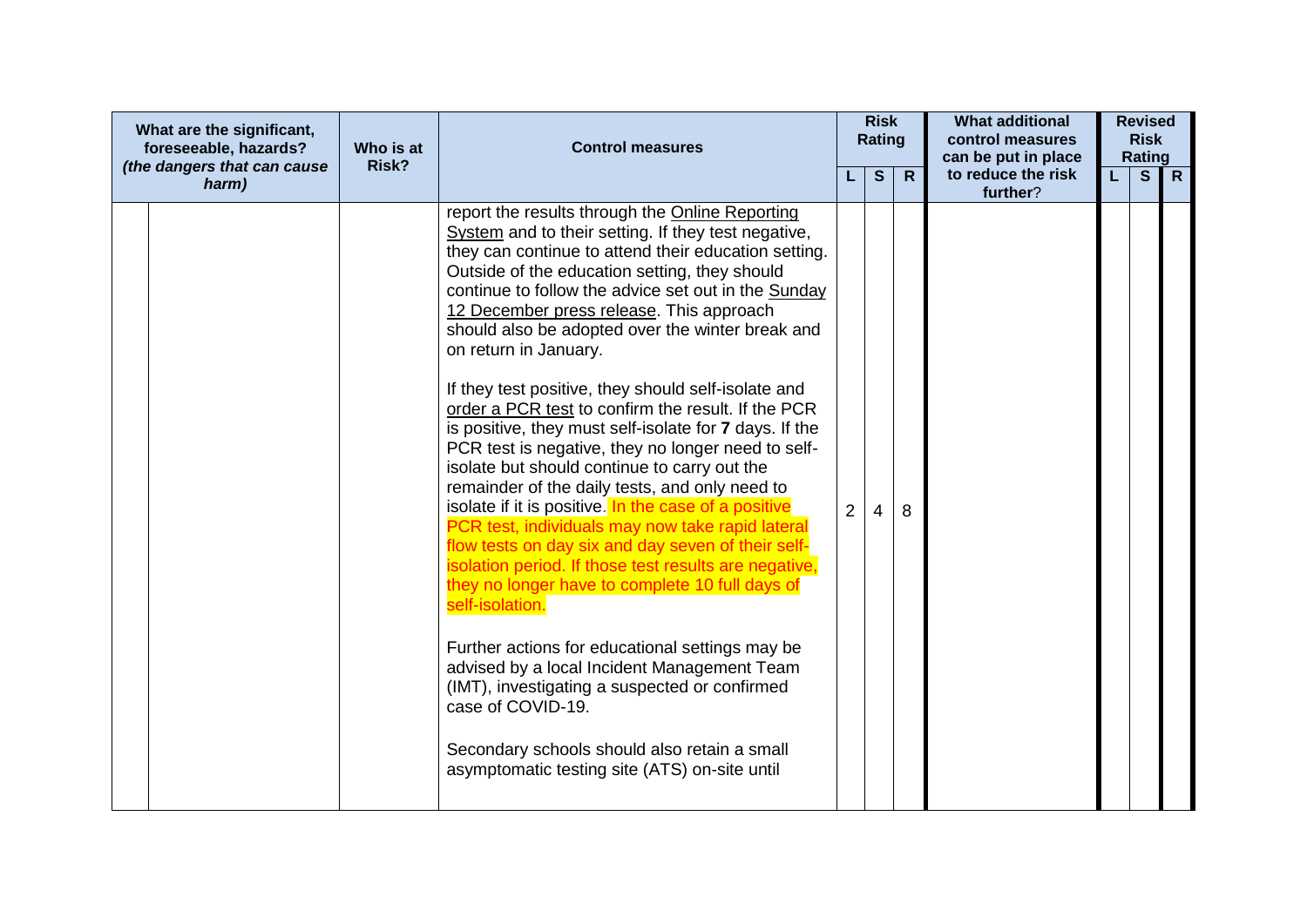| What are the significant,<br>foreseeable, hazards?<br>(the dangers that can cause | Who is at<br>Risk? | <b>Control measures</b>                                                                                                                                                                                                                                                                                                                                                                                                                                                                                                                                                                                                                                                                                                                                                                                                                                                                                                                                                                                                                                                                                                                                                                                  |                     | <b>Risk</b><br><b>Rating</b> |              | <b>What additional</b><br>control measures<br>can be put in place |    | <b>Revised</b><br><b>Risk</b><br>Rating |              |
|-----------------------------------------------------------------------------------|--------------------|----------------------------------------------------------------------------------------------------------------------------------------------------------------------------------------------------------------------------------------------------------------------------------------------------------------------------------------------------------------------------------------------------------------------------------------------------------------------------------------------------------------------------------------------------------------------------------------------------------------------------------------------------------------------------------------------------------------------------------------------------------------------------------------------------------------------------------------------------------------------------------------------------------------------------------------------------------------------------------------------------------------------------------------------------------------------------------------------------------------------------------------------------------------------------------------------------------|---------------------|------------------------------|--------------|-------------------------------------------------------------------|----|-----------------------------------------|--------------|
| harm)                                                                             |                    |                                                                                                                                                                                                                                                                                                                                                                                                                                                                                                                                                                                                                                                                                                                                                                                                                                                                                                                                                                                                                                                                                                                                                                                                          |                     | $\mathbf{s}$                 | $\mathsf{R}$ | to reduce the risk<br>further?                                    | L. | S                                       | $\mathsf{R}$ |
|                                                                                   |                    | further notice so they can offer testing to students<br>who are unable to test themselves at home.<br>The DfE have recently asked all secondary<br>schools to provide the opportunity for an on-site<br>test for students on return in January 2022 to<br>boost participation and help reduce transmission<br>after a period of mixing over the holidays.<br>Communicate to parents that staff and students<br>with a positive LFD test result, should self-isolate<br>in line with the stay at home guidance for<br>households with possible or confirmed<br>coronavirus (COVID-19) infection. They will also<br>need to get a free PCR test to check if they have<br>COVID-19.<br>Whilst awaiting the PCR result, the individual<br>should continue to self-isolate. Additional<br>information on PCR test kits for schools and<br>further education providers is available.<br>The school will maintain its capacity to deliver<br>high-quality remote education for the next<br>academic year, for students who are of<br>compulsory school age. Including for students<br>who are abroad and facing challenges to return<br>due to COVID-19 travel restrictions, for the period<br>they are abroad. | 2<br>$\overline{2}$ | 3<br>3                       | 6<br>6       |                                                                   |    |                                         |              |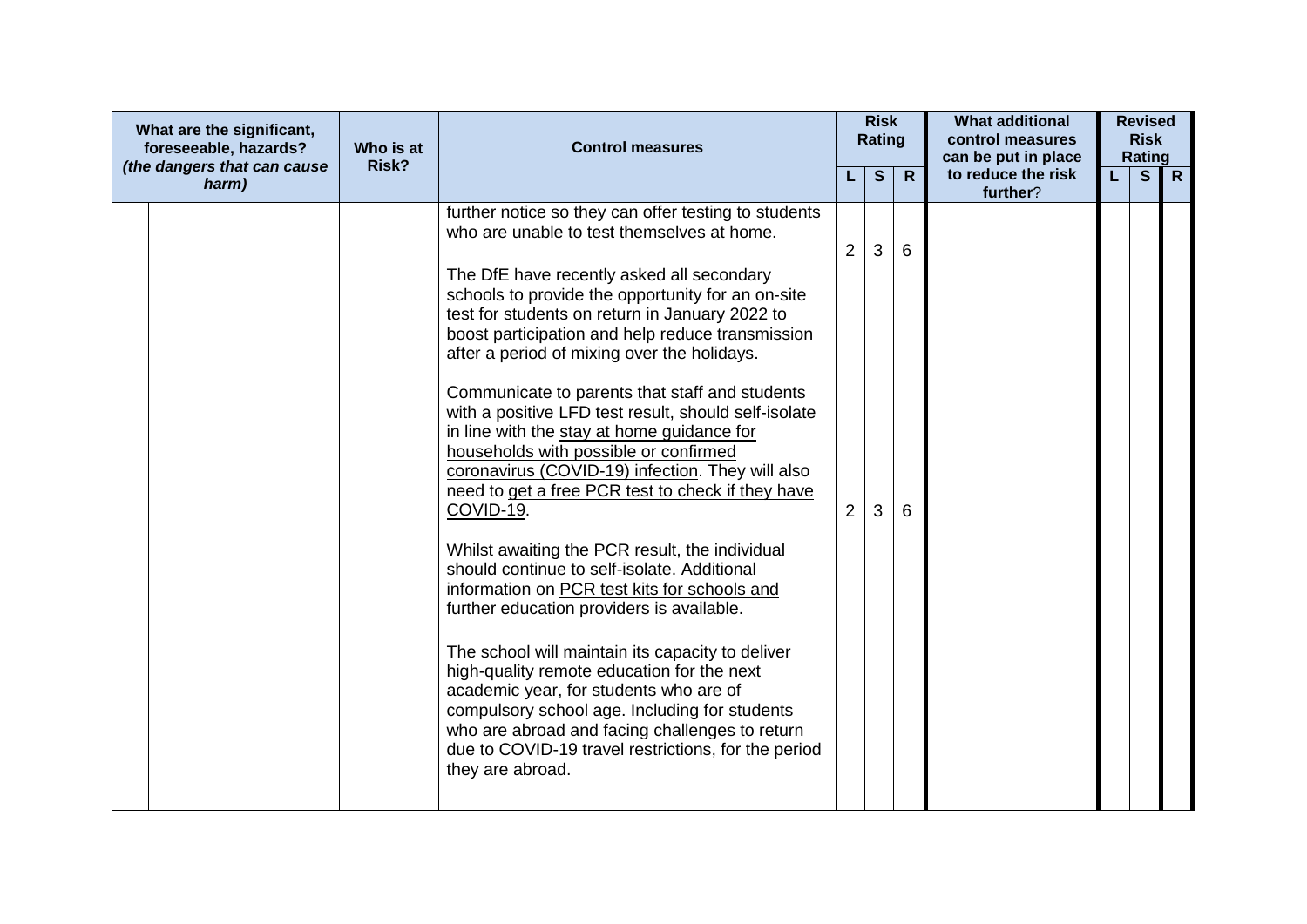| What are the significant,<br>foreseeable, hazards?<br>(the dangers that can cause | Who is at<br>Risk? | <b>Control measures</b>                                                                                                                                                                                                                                                                                                                                                                                                                                                                                                                                                                |                | <b>Risk</b><br>Rating |              | <b>What additional</b><br>control measures<br>can be put in place |    | <b>Revised</b><br><b>Risk</b><br>Rating |                |
|-----------------------------------------------------------------------------------|--------------------|----------------------------------------------------------------------------------------------------------------------------------------------------------------------------------------------------------------------------------------------------------------------------------------------------------------------------------------------------------------------------------------------------------------------------------------------------------------------------------------------------------------------------------------------------------------------------------------|----------------|-----------------------|--------------|-------------------------------------------------------------------|----|-----------------------------------------|----------------|
| harm)                                                                             |                    |                                                                                                                                                                                                                                                                                                                                                                                                                                                                                                                                                                                        |                | S                     | $\mathsf{R}$ | to reduce the risk<br>further?                                    | L. | $\mathbf{s}$                            | $\overline{R}$ |
|                                                                                   |                    | The remote education provided should be<br>equivalent in length to the core teaching students<br>would receive in school. This will be provided<br>using both Google Classroom and via Edulink.<br>Schools should work collaboratively with families<br>and put in place reasonable adjustments so that<br>students with special educational needs and<br>disabilities (SEND) can successfully access<br>remote education. Full expectations for remote<br>education, support and resources can be found on<br>this link: https://get-help-with-remote-<br>education.education.gov.uk/ | 2              | 3                     | 6            |                                                                   |    |                                         |                |
|                                                                                   |                    | The school will consider combining class groups<br>to ensure students remain in school during<br>periods of high teacher absence due to Covid.<br>The Department for Education has also told<br>schools that, where there is a need for remote<br>education, live streaming lessons is the "preferred<br>method".                                                                                                                                                                                                                                                                      |                |                       |              |                                                                   |    |                                         |                |
|                                                                                   |                    | Some students may be experiencing a variety of<br>emotions in response to the COVID-19 pandemic,<br>such as anxiety, stress or low mood. The school<br>will access useful links and sources of support<br>on promoting and supporting mental health and<br>wellbeing in schools.                                                                                                                                                                                                                                                                                                       | $\overline{2}$ | 3                     | 6            |                                                                   |    |                                         |                |
|                                                                                   |                    | Educational visits can resume with risk<br>assessments in place which include systems of                                                                                                                                                                                                                                                                                                                                                                                                                                                                                               |                |                       |              |                                                                   |    |                                         |                |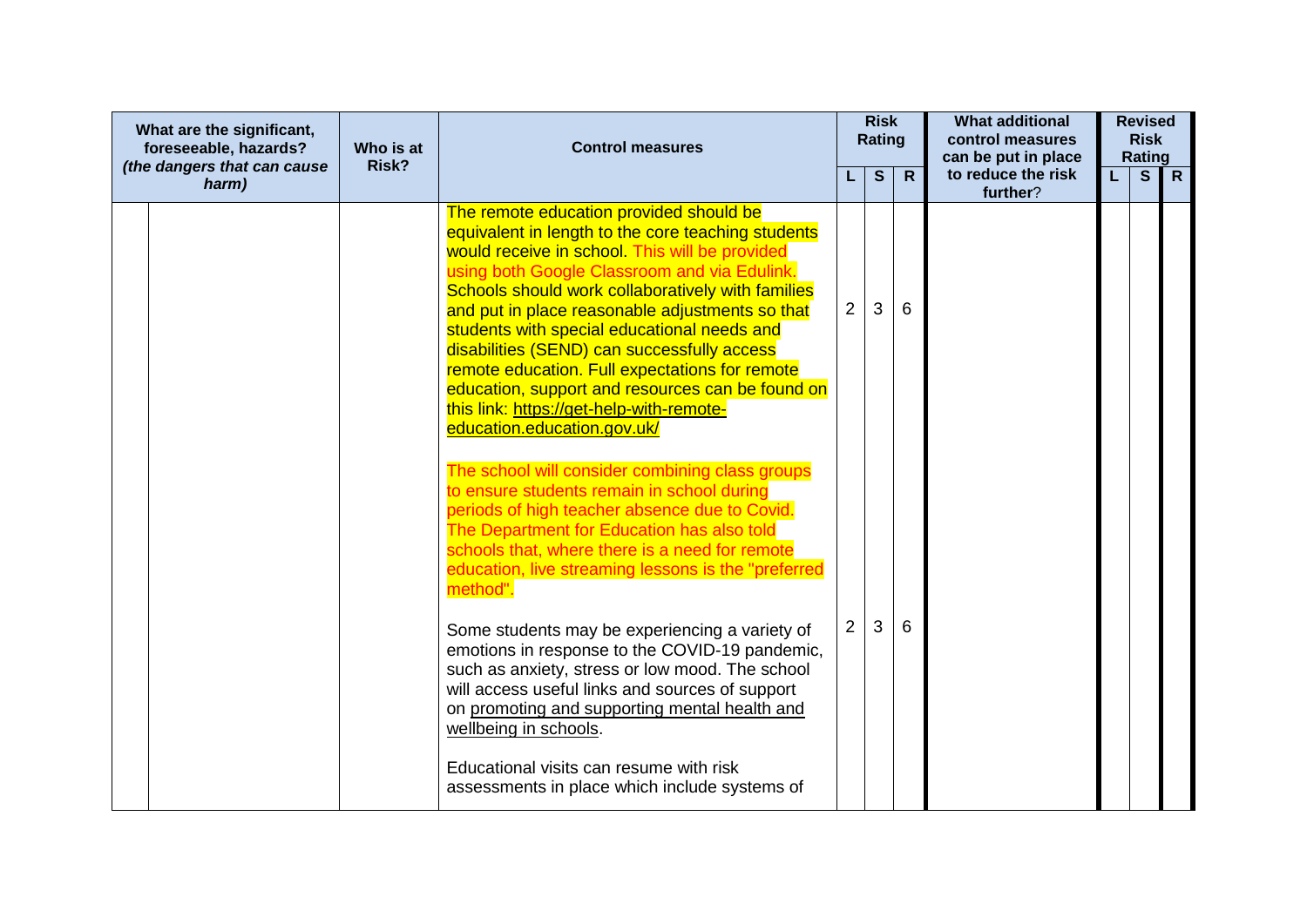| What are the significant,<br>foreseeable, hazards?<br>(the dangers that can cause | Who is at<br>Risk? | <b>Control measures</b>                                                                                                                                                                                                                                                                                                                                                                                                                                                                                                                                                                                                                                                                                                                                                                                                                                                                                                                                                                                                                          |                | <b>Risk</b><br><b>Rating</b> |              | <b>What additional</b><br>control measures<br>can be put in place |    | <b>Revised</b><br><b>Risk</b><br>Rating |              |
|-----------------------------------------------------------------------------------|--------------------|--------------------------------------------------------------------------------------------------------------------------------------------------------------------------------------------------------------------------------------------------------------------------------------------------------------------------------------------------------------------------------------------------------------------------------------------------------------------------------------------------------------------------------------------------------------------------------------------------------------------------------------------------------------------------------------------------------------------------------------------------------------------------------------------------------------------------------------------------------------------------------------------------------------------------------------------------------------------------------------------------------------------------------------------------|----------------|------------------------------|--------------|-------------------------------------------------------------------|----|-----------------------------------------|--------------|
| harm)                                                                             |                    |                                                                                                                                                                                                                                                                                                                                                                                                                                                                                                                                                                                                                                                                                                                                                                                                                                                                                                                                                                                                                                                  |                | S                            | $\mathsf{R}$ | to reduce the risk<br>further?                                    | L. | S                                       | $\mathsf{R}$ |
|                                                                                   |                    | controls at the destination. Check the provider has<br>assessed the risk and implemented appropriate<br>control measures. Any attendance restrictions<br>should be reflected in the visits risk assessment<br>and setting leaders should consider carefully if the<br>educational visit is still appropriate and safe. Only<br>students who are attending the setting should go<br>on an educational visit. Education settings should<br>consult the latest health and safety guidance on<br>educational visits when considering visits.<br>You MUST ensure there is adequate financial<br>protection in place in the event of a COVID-19<br>cancellation. You MUST consult with your<br>insurers to find out if there are any COVID-19<br>exceptions.<br>Schools should continue to offer wraparound<br>provision, such as breakfast and after-school<br>clubs, for those children eligible to attend school<br>to help support the children of critical workers.<br><b>Face Coverings</b><br>Where students in year 7 (which would be children | $\overline{2}$ | 4                            | 8            |                                                                   |    |                                         |              |
|                                                                                   |                    | who were aged 11 on 31 August 2021) and above<br>are educated, it is recommended that face<br>coverings should be worn by students, staff and<br>adult visitors when moving around the premises,                                                                                                                                                                                                                                                                                                                                                                                                                                                                                                                                                                                                                                                                                                                                                                                                                                                 | 2              | 4                            | 8            |                                                                   |    |                                         |              |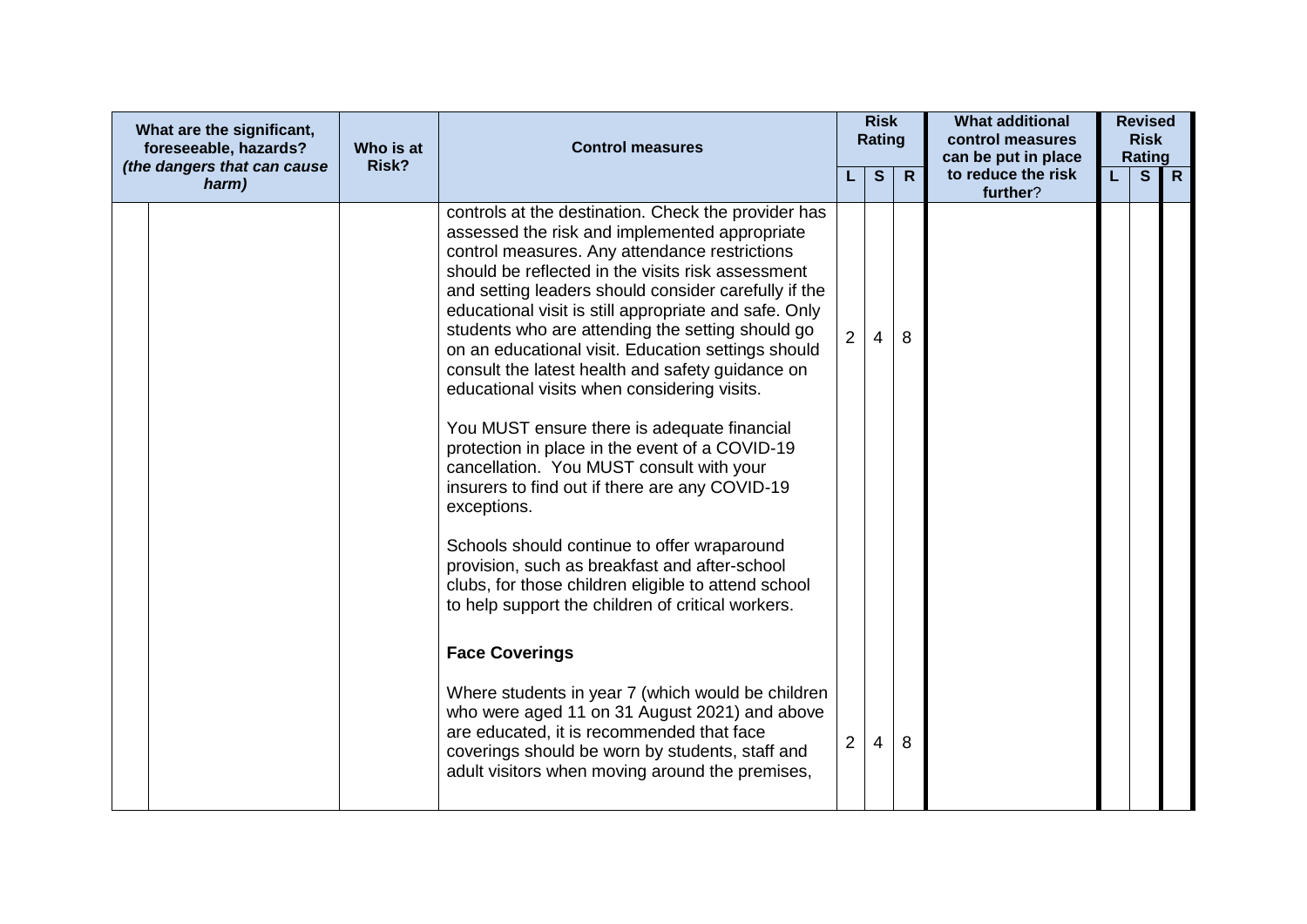| What are the significant,<br>foreseeable, hazards?<br>(the dangers that can cause | Who is at<br>Risk? | <b>Control measures</b>                                                                                                                                                                                                                                                                                                                                                                                                                                                                                                                                                                                                                                                                                                                                                                                                            |                | <b>Risk</b><br><b>Rating</b> |              | <b>What additional</b><br>control measures<br>can be put in place |    | <b>Revised</b><br><b>Risk</b><br>Rating |                |
|-----------------------------------------------------------------------------------|--------------------|------------------------------------------------------------------------------------------------------------------------------------------------------------------------------------------------------------------------------------------------------------------------------------------------------------------------------------------------------------------------------------------------------------------------------------------------------------------------------------------------------------------------------------------------------------------------------------------------------------------------------------------------------------------------------------------------------------------------------------------------------------------------------------------------------------------------------------|----------------|------------------------------|--------------|-------------------------------------------------------------------|----|-----------------------------------------|----------------|
| harm)                                                                             |                    |                                                                                                                                                                                                                                                                                                                                                                                                                                                                                                                                                                                                                                                                                                                                                                                                                                    |                | S                            | $\mathsf{R}$ | to reduce the risk<br>further?                                    | L. | $\mathbf{s}$                            | $\overline{R}$ |
|                                                                                   |                    | outside of classrooms, such as in corridors and<br>communal areas. This is a temporary measure.<br>In those schools where students in year 7 and<br>above are educated, face coverings should be<br>worn in classrooms. This does not apply in<br>situations where wearing a face covering would<br>impact on the ability to take part in exercise or<br>strenuous activity, for example in PE lessons. This<br>is a temporary measure. The school will not<br>ordinarily expect teachers to wear a face covering<br>in the classroom if they are at the front of the<br>class, to support education delivery, although the<br>school will be sensitive to the needs of individual<br>teachers.<br>Students should also wear a face covering when<br>travelling on public transport and dedicated<br>transport to and from school. | $\overline{2}$ | 4                            | 8            |                                                                   |    |                                         |                |
|                                                                                   |                    | Outside of any contingency measures, the<br>wearing of face coverings remains optional to<br>students and staff who wish to wear them.<br>Schools should have a small contingency supply<br>of face masks available.<br>Schools should have a process for managing face<br>coverings in school that is clearly communicated.<br>Safe wearing of face coverings requires cleaning<br>of hands before and after touching – including to                                                                                                                                                                                                                                                                                                                                                                                              | $\overline{2}$ | 4                            | 8            |                                                                   |    |                                         |                |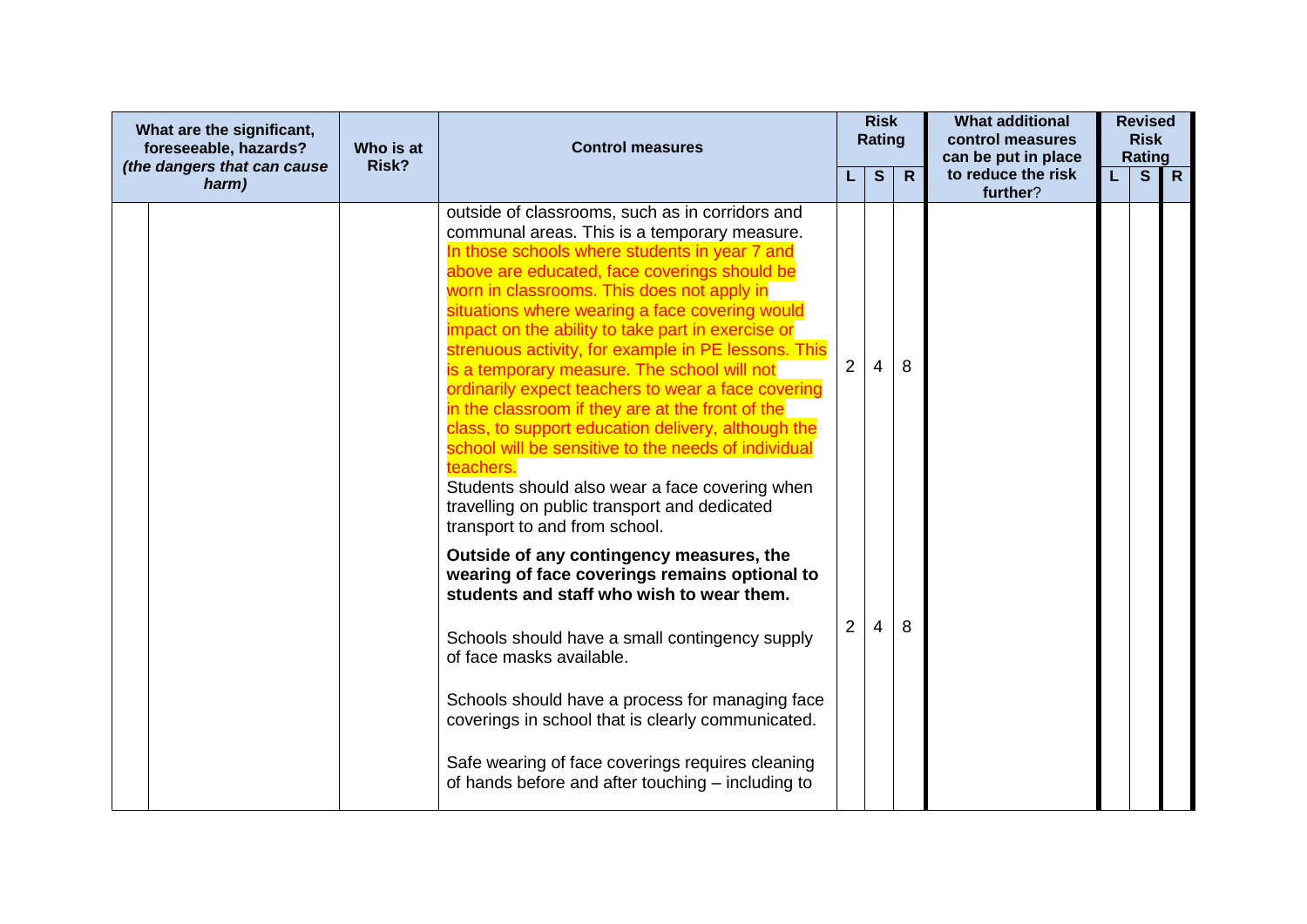| What are the significant,<br>foreseeable, hazards?<br>(the dangers that can cause | Who is at<br>Risk? | <b>Control measures</b>                                                                                                                                                                                                                                                                                                                                                                                                                                 |                | <b>Risk</b><br>Rating |              | <b>What additional</b><br>control measures<br>can be put in place | <b>Revised</b><br><b>Risk</b><br>Rating |              |
|-----------------------------------------------------------------------------------|--------------------|---------------------------------------------------------------------------------------------------------------------------------------------------------------------------------------------------------------------------------------------------------------------------------------------------------------------------------------------------------------------------------------------------------------------------------------------------------|----------------|-----------------------|--------------|-------------------------------------------------------------------|-----------------------------------------|--------------|
| harm)                                                                             |                    |                                                                                                                                                                                                                                                                                                                                                                                                                                                         |                | $\mathbf{s}$          | $\mathsf{R}$ | to reduce the risk<br>further?                                    | S                                       | $\mathsf{R}$ |
|                                                                                   |                    | remove or put them on $-$ and the safe storage of<br>them in individual, sealable plastic bags between<br>use.                                                                                                                                                                                                                                                                                                                                          | $2^{\circ}$    | 4                     | 8            |                                                                   |                                         |              |
|                                                                                   |                    | Leaders <b>MUST</b> ensure that school has enough<br>tissues and bins available to support students and<br>staff to follow the 'catch it, kill it, bin it' approach.<br>Reinforce routines of using a tissue to cough or<br>sneeze and bins for tissue waste.                                                                                                                                                                                           |                |                       |              |                                                                   |                                         |              |
|                                                                                   |                    | Ensure all the usual building checks are<br>undertaken to make the school safe.                                                                                                                                                                                                                                                                                                                                                                         |                |                       |              |                                                                   |                                         |              |
|                                                                                   |                    | Health and Safety, and safeguarding policies and<br>practices kept up to date in line with current DfE<br>guidance.                                                                                                                                                                                                                                                                                                                                     |                |                       |              |                                                                   |                                         |              |
|                                                                                   |                    | Keep risk assessments under regular review in<br>line with government guidance.                                                                                                                                                                                                                                                                                                                                                                         |                |                       |              |                                                                   |                                         |              |
|                                                                                   |                    | Ensure the contingency plan outlines extra<br>action to take if the number of positive cases<br>substantially increases. This is because it could<br>indicate transmission is happening in the setting.<br>The thresholds, detailed below, can be used by<br>settings as an indication for when to seek public<br>health advice if they are concerned. For most<br>education and childcare settings, whichever of<br>these thresholds is reached first: | $\overline{2}$ | 4                     | 8            |                                                                   |                                         |              |
|                                                                                   |                    | 5 children, students, students or staff, who<br>are likely to have mixed closely, test                                                                                                                                                                                                                                                                                                                                                                  |                |                       |              |                                                                   |                                         |              |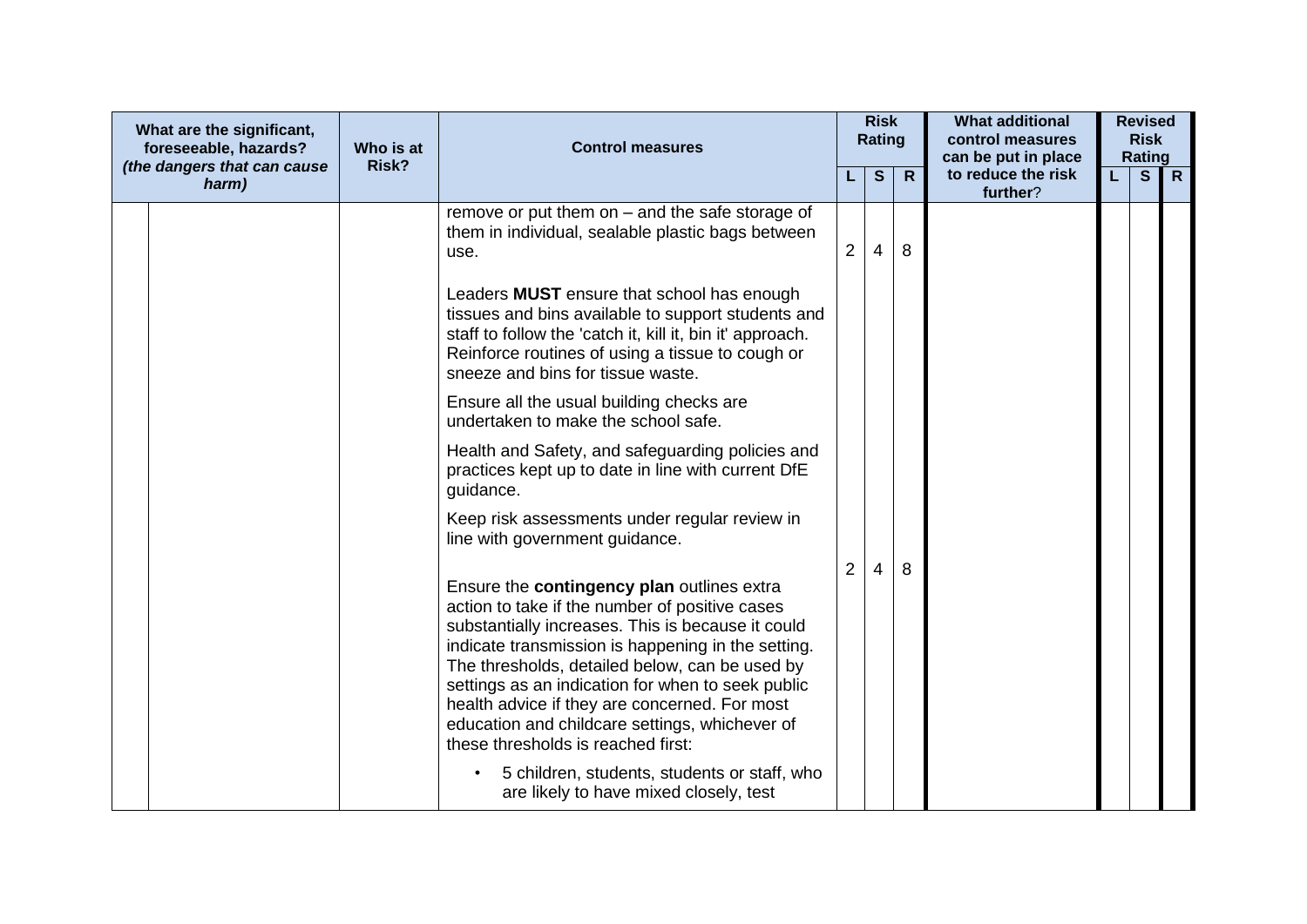|    | What are the significant,<br>foreseeable, hazards?<br>(the dangers that can cause                                                                                                                     | Who is at<br>Risk?                              | <b>Control measures</b>                                                                                                                                                                                                                                                                                                                                                                                                                                                                                                                                                                                                                                                                                    |                | <b>Risk</b><br><b>Rating</b> | $\mathsf{R}$ | <b>What additional</b><br>control measures<br>can be put in place<br>to reduce the risk |   | <b>Revised</b><br><b>Risk</b><br><b>Rating</b> | $\mathsf{R}$ |
|----|-------------------------------------------------------------------------------------------------------------------------------------------------------------------------------------------------------|-------------------------------------------------|------------------------------------------------------------------------------------------------------------------------------------------------------------------------------------------------------------------------------------------------------------------------------------------------------------------------------------------------------------------------------------------------------------------------------------------------------------------------------------------------------------------------------------------------------------------------------------------------------------------------------------------------------------------------------------------------------------|----------------|------------------------------|--------------|-----------------------------------------------------------------------------------------|---|------------------------------------------------|--------------|
|    | harm)                                                                                                                                                                                                 |                                                 |                                                                                                                                                                                                                                                                                                                                                                                                                                                                                                                                                                                                                                                                                                            |                | $\mathbf{s}$                 |              | further?                                                                                | L | $\mathbf{s}$                                   |              |
|    |                                                                                                                                                                                                       |                                                 | positive for COVID-19 within a 10-day<br>period; or<br>10% of children, students, students or staff<br>$\bullet$<br>who are likely to have mixed closely test<br>positive for COVID-19 within a 10-day<br>period<br>At the point of reaching a threshold (outlined in the<br>bullet points above) review and reinforce the<br>testing, hygiene and ventilation measures already<br>in place and consider:<br>• whether any activities could take place outdoors,<br>including exercise, assemblies, or classes<br>• ways to improve ventilation indoors, where this<br>would not significantly impact thermal comfort<br>• one-off enhanced cleaning focussing on touch<br>points and any shared equipment | 2              | 4                            | 8            |                                                                                         |   |                                                |              |
| 3. | <b>Site Safety risks</b><br><b>Fire</b><br>procedures<br>Lockdown<br><b>Movement for</b><br>lunch/<br>transitions<br><b>Toilets</b><br><b>Security</b><br>including risk<br>of theft<br>Data breaches | All<br>members<br>of the<br>school<br>community | <b>SLT</b> lead identified<br>Continue taking the attendance register and<br>following up any absences in line with statutory<br>guidance.<br>School to follow risk assessments for premises<br>and accessing outside equipment and areas.<br>Toilets to be cleaned regularly and students must<br>be encouraged to clean their hands thoroughly<br>after using the toilet.                                                                                                                                                                                                                                                                                                                                | $\overline{2}$ | 3                            | 6            |                                                                                         |   |                                                |              |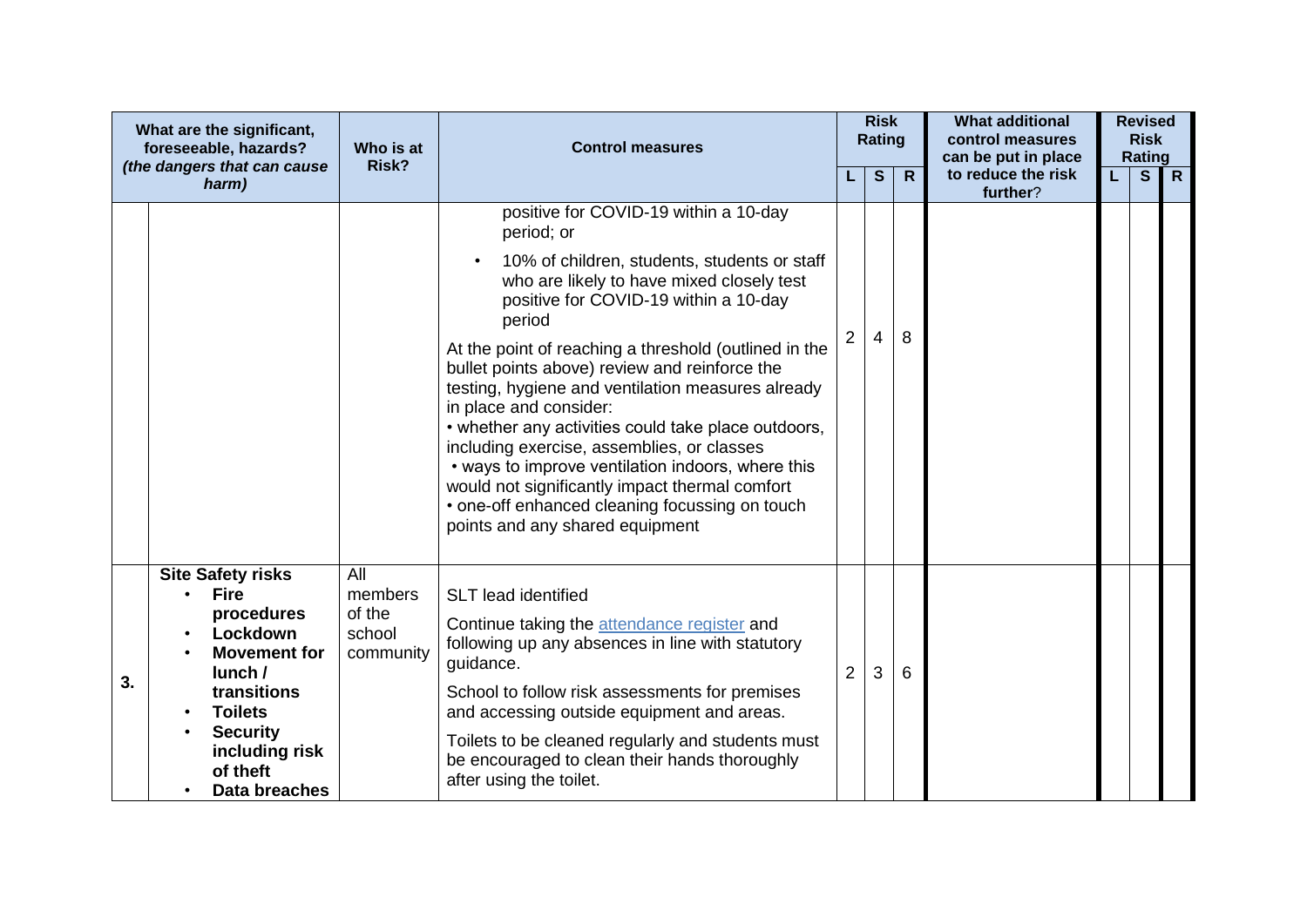| What are the significant,<br>foreseeable, hazards?<br>(the dangers that can cause |                                                                                                                  | Who is at<br>Risk?                              | <b>Control measures</b>                                                                                                                                                                                                                                                                                                                                               |                | <b>Risk</b><br>Rating |              | <b>What additional</b><br>control measures<br>can be put in place |   | <b>Revised</b><br><b>Risk</b><br>Rating |  |
|-----------------------------------------------------------------------------------|------------------------------------------------------------------------------------------------------------------|-------------------------------------------------|-----------------------------------------------------------------------------------------------------------------------------------------------------------------------------------------------------------------------------------------------------------------------------------------------------------------------------------------------------------------------|----------------|-----------------------|--------------|-------------------------------------------------------------------|---|-----------------------------------------|--|
|                                                                                   | harm)                                                                                                            |                                                 |                                                                                                                                                                                                                                                                                                                                                                       |                | S                     | $\mathsf{R}$ | to reduce the risk<br>further?                                    | S | $\mathsf{R}$                            |  |
|                                                                                   |                                                                                                                  |                                                 | Share any updated fire evacuation information<br>with all staff during daily briefing and with children.                                                                                                                                                                                                                                                              |                |                       |              |                                                                   |   |                                         |  |
|                                                                                   |                                                                                                                  |                                                 | High expectations of how children move around<br>school upheld by all members of staff.                                                                                                                                                                                                                                                                               |                |                       |              |                                                                   |   |                                         |  |
|                                                                                   |                                                                                                                  |                                                 | Arrange emergency drills as normal upon the<br>return to school to ensure students are familiar<br>with any changes                                                                                                                                                                                                                                                   | $\overline{2}$ | 3                     | 6            |                                                                   |   |                                         |  |
|                                                                                   |                                                                                                                  |                                                 | Any incidents are logged, and the risk assessment<br>is evaluated, and changes made as a result of<br>lessons learned.                                                                                                                                                                                                                                                |                |                       |              |                                                                   |   |                                         |  |
|                                                                                   |                                                                                                                  |                                                 | Reconsider e-safety policies and procedures in<br>light of lessons learned during home learning.                                                                                                                                                                                                                                                                      |                |                       |              |                                                                   |   |                                         |  |
| 4.                                                                                | <b>Risk of transmission</b><br>between parents and<br>students during<br>school drop-off and<br>collection times | All<br>members<br>of the<br>school<br>community | Any parents who have had a positive test or who<br>are displaying symptoms of COVID-19 should not<br>be attending the school.<br>School, by way of signage, to continue to limit<br>numbers coming into Reception area at any one<br>time, and encouraging the continued use of face<br>coverings when in school, to promote Covid-safe<br>behaviour on the premises. | $\overline{2}$ | 4                     | 8            |                                                                   |   |                                         |  |
| 5.                                                                                | <b>Risks of possible</b><br>transmission to<br>students who travel<br>to school by                               | <b>Students</b>                                 | Recommend to parents and carers that face<br>masks are worn in enclosed and crowded spaces<br>where students may come into contact with<br>people they don't normally meet. This includes                                                                                                                                                                             |                |                       |              |                                                                   |   |                                         |  |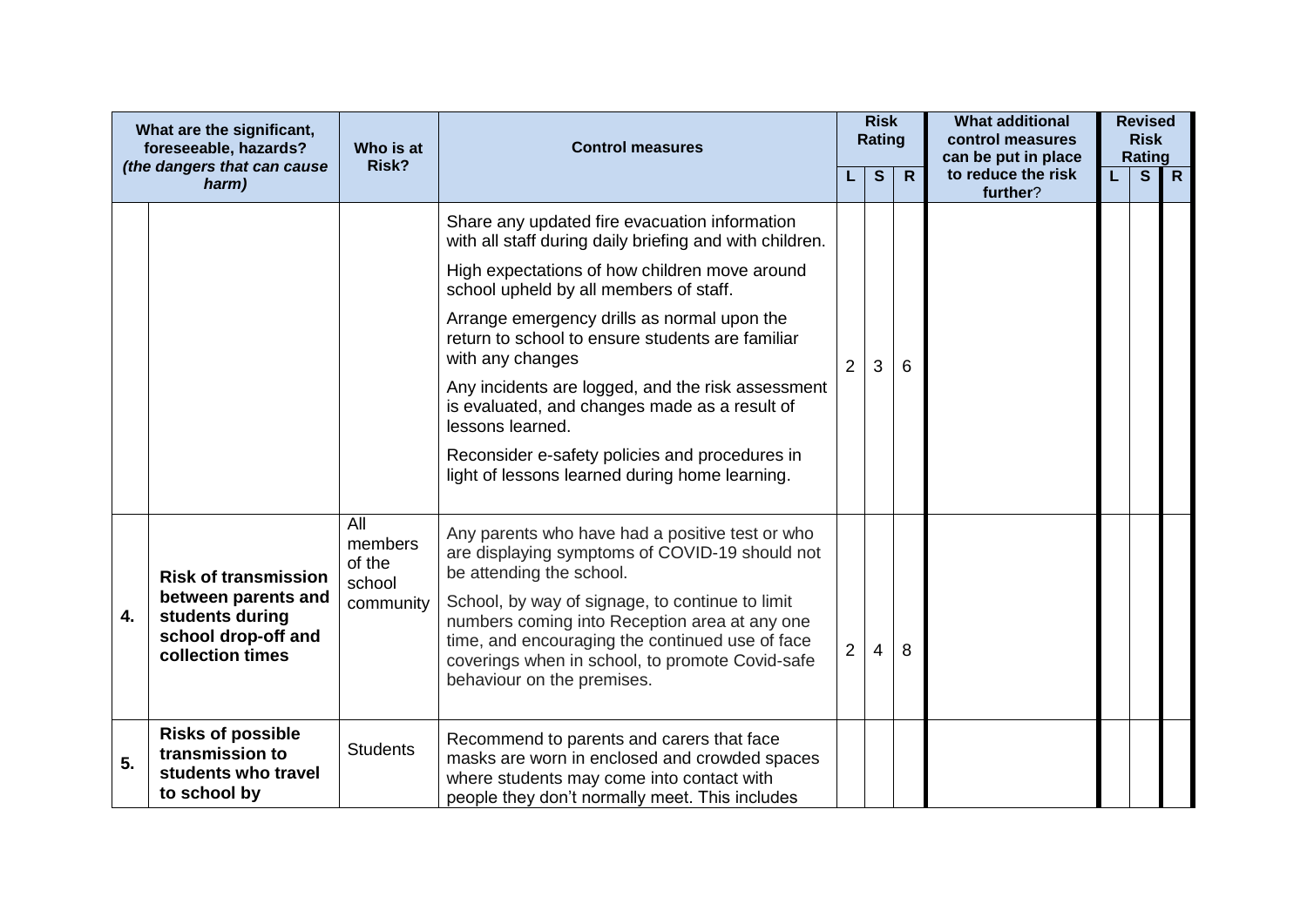|         | What are the significant,<br>foreseeable, hazards?<br>(the dangers that can cause                                                                      | Who is at<br>Risk?                                                                                                               | <b>Control measures</b>                                                                                                                                                                                                                                                                                                                                                                                                                                                                                                                  |                | <b>Risk</b><br>Rating |              | <b>What additional</b><br>control measures<br>can be put in place |   | <b>Revised</b><br><b>Risk</b><br>Rating |                |
|---------|--------------------------------------------------------------------------------------------------------------------------------------------------------|----------------------------------------------------------------------------------------------------------------------------------|------------------------------------------------------------------------------------------------------------------------------------------------------------------------------------------------------------------------------------------------------------------------------------------------------------------------------------------------------------------------------------------------------------------------------------------------------------------------------------------------------------------------------------------|----------------|-----------------------|--------------|-------------------------------------------------------------------|---|-----------------------------------------|----------------|
|         | harm)                                                                                                                                                  |                                                                                                                                  |                                                                                                                                                                                                                                                                                                                                                                                                                                                                                                                                          |                | S                     | $\mathsf{R}$ | to reduce the risk<br>further?                                    | L | S                                       | $\overline{R}$ |
|         | dedicated school<br>transport (including                                                                                                               |                                                                                                                                  | public transport and dedicated transport to school<br>or college.                                                                                                                                                                                                                                                                                                                                                                                                                                                                        | $\overline{2}$ | 3                     | 6            |                                                                   |   |                                         |                |
|         | statutory provision)<br>or wider public<br>transport                                                                                                   |                                                                                                                                  | <b>Dedicated school transport (including</b><br>statutory provision)                                                                                                                                                                                                                                                                                                                                                                                                                                                                     |                |                       |              |                                                                   |   |                                         |                |
| schools | The <b>Actions</b> for<br>schools during the<br><b>Coronavirus Outbreak</b><br>details the framework<br>for transporting<br>students to and from       |                                                                                                                                  | Liaise with the transport hub and check that they<br>are fully aware of the health and safety<br>procedures. mainstream-<br>transport.cts@eastsussex.gov.uk                                                                                                                                                                                                                                                                                                                                                                              |                |                       |              |                                                                   |   |                                         |                |
| 6.      | <b>Risk of ongoing</b><br>contamination from<br>people (staff,<br>parents/carers,<br>visitors, contractors<br>and/or deliveries)<br>coming into school | All<br>members<br>of the<br>school<br>community                                                                                  | In secondary schools, face coverings should be<br>worn by students, staff and adult visitors when<br>moving around the premises, outside of<br>classrooms, such as in corridors and communal<br>areas. In schools where pupils in year 7 and<br>above are educated, face coverings should be<br>worn in classrooms. This does not apply in<br>situations where wearing a face covering would<br>impact on the ability to take part in exercise or<br>strenuous activity, for example in PE lessons. This<br>will be a temporary measure. | $\overline{2}$ | 3                     | 6            |                                                                   |   |                                         |                |
|         |                                                                                                                                                        | Ensure contractors, school meal providers, milk<br>providers and fruit providers can fulfil all risk<br>assessment requirements. |                                                                                                                                                                                                                                                                                                                                                                                                                                                                                                                                          |                |                       |              |                                                                   |   |                                         |                |
|         |                                                                                                                                                        |                                                                                                                                  | Communicate clearly that anyone displaying<br>symptoms of COVID-19 should not attend school                                                                                                                                                                                                                                                                                                                                                                                                                                              |                |                       |              |                                                                   |   |                                         |                |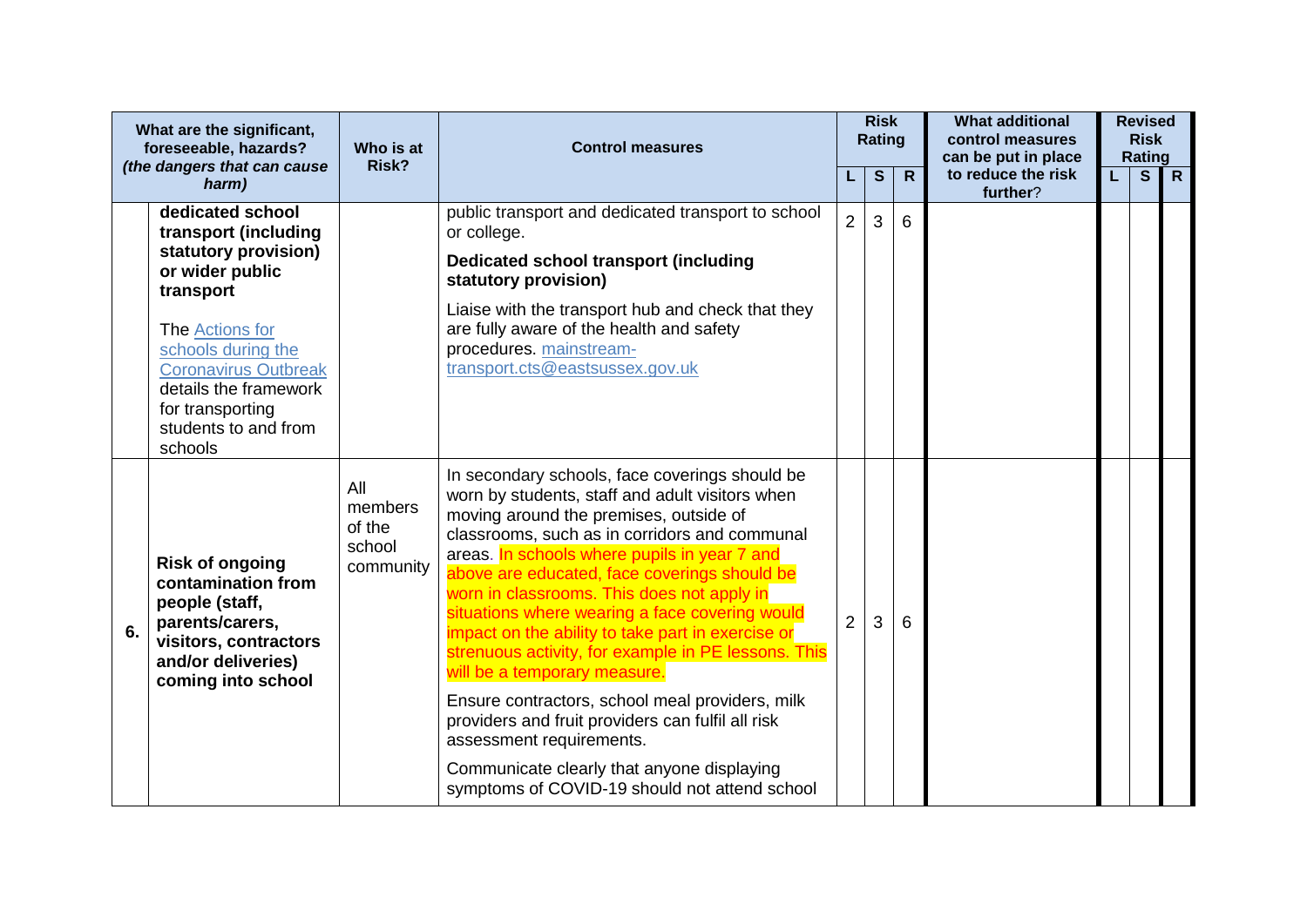|    | What are the significant,<br>foreseeable, hazards?                                                                      | Who is at                                       | <b>Control measures</b>                                                                                                                                                                                                                                                                                                                                                                                                                                                                                                 |                | <b>Risk</b><br><b>Rating</b> |              | <b>What additional</b><br>control measures<br>can be put in place |   | <b>Revised</b><br><b>Risk</b><br>Rating |              |
|----|-------------------------------------------------------------------------------------------------------------------------|-------------------------------------------------|-------------------------------------------------------------------------------------------------------------------------------------------------------------------------------------------------------------------------------------------------------------------------------------------------------------------------------------------------------------------------------------------------------------------------------------------------------------------------------------------------------------------------|----------------|------------------------------|--------------|-------------------------------------------------------------------|---|-----------------------------------------|--------------|
|    | (the dangers that can cause<br>harm)                                                                                    | Risk?                                           |                                                                                                                                                                                                                                                                                                                                                                                                                                                                                                                         |                | S                            | $\mathsf{R}$ | to reduce the risk<br>further?                                    | L | S                                       | $\mathsf{R}$ |
|    |                                                                                                                         |                                                 | and arrange to take a PCR test as soon as<br>possible.<br>Make arrangements for strict<br>handwashing/sanitising procedures in place as<br>soon as students/staff/visitors/contractors arrive in<br>school.<br>Volunteers and visitors are welcome to visit<br>schools but should be made aware of the control<br>measures.<br>Before visitors attend performances or sporting<br>events, the school will encourage them to self-<br>assess for symptoms of coronavirus (COVID-19).<br>These are:<br>a high temperature | $\overline{2}$ | 3                            | 6            |                                                                   |   |                                         |              |
|    |                                                                                                                         |                                                 | a new, continuous cough<br>a loss of, or change to, your sense of smell or<br>taste                                                                                                                                                                                                                                                                                                                                                                                                                                     |                |                              |              |                                                                   |   |                                         |              |
| 7. | <b>Risk that</b><br>contamination exists<br>within the school<br>environment due to<br>ineffective hygiene<br>measures. | All<br>members<br>of the<br>school<br>community | Regular cleaning should take place of equipment<br>and areas.<br>Risk assessment to identify any areas where<br>cleaning should be more frequent.<br>Enhanced cleaning schedule in place to ensure<br>effective hygiene standards comply with latest<br>guidance - cleaning of non-healthcare settings.                                                                                                                                                                                                                 | 2              | 3                            | 6            |                                                                   |   |                                         |              |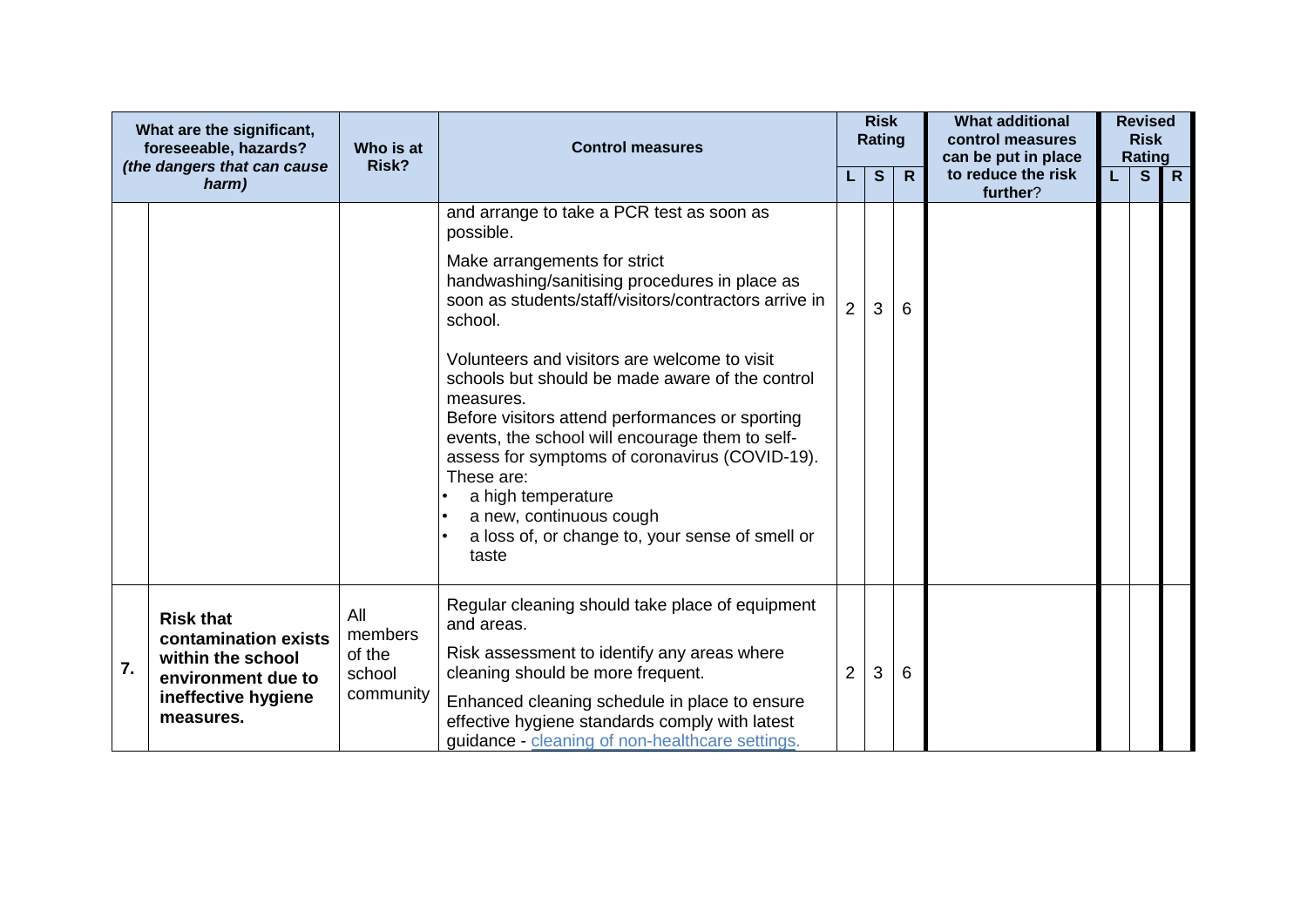|    | What are the significant,<br>foreseeable, hazards?<br>(the dangers that can cause                                                                                                                                   | Who is at<br>Risk?                              | <b>Control measures</b>                                                                                                                                                                                                                                                                                                                                                                                                                                                                                                                                                                                                                                                                                                                                                                                |                | <b>Risk</b><br>Rating |              | <b>What additional</b><br>control measures<br>can be put in place |    | <b>Revised</b><br><b>Risk</b><br>Rating |                |
|----|---------------------------------------------------------------------------------------------------------------------------------------------------------------------------------------------------------------------|-------------------------------------------------|--------------------------------------------------------------------------------------------------------------------------------------------------------------------------------------------------------------------------------------------------------------------------------------------------------------------------------------------------------------------------------------------------------------------------------------------------------------------------------------------------------------------------------------------------------------------------------------------------------------------------------------------------------------------------------------------------------------------------------------------------------------------------------------------------------|----------------|-----------------------|--------------|-------------------------------------------------------------------|----|-----------------------------------------|----------------|
|    | harm)                                                                                                                                                                                                               |                                                 |                                                                                                                                                                                                                                                                                                                                                                                                                                                                                                                                                                                                                                                                                                                                                                                                        |                | $\mathbf{s}$          | $\mathsf{R}$ | to reduce the risk<br>further?                                    | L. | S                                       | $\overline{R}$ |
|    |                                                                                                                                                                                                                     |                                                 | All handwashing sinks, soap dispensers, hand gel<br>etc. are checked 3 times a day to ensure stock<br>levels are adequate.<br>School leaders to inspect daily to ensure<br>good/effective hygiene levels.                                                                                                                                                                                                                                                                                                                                                                                                                                                                                                                                                                                              |                |                       |              |                                                                   |    |                                         |                |
| 8. | <b>Risk of transmission</b><br>from students and<br>staff who have been<br>in contact with the<br>virus and/or are<br>showing signs of<br>having the virus (a<br>new, continuous<br>cough or a high<br>temperature) | All<br>members<br>of the<br>school<br>community | Positive cases and symptoms<br>Communicate to parents that contacts from a<br>school setting will only be traced by NHS Test and<br>Trace where the positive case and/or their parent<br>specifically identifies the individual as being a<br>close contact. This is likely to be a small number<br>of individuals who would be most at risk of<br>contracting COVID-19 due to the nature of the<br>close contact.<br>Individuals are not required to self-isolate if they<br>live in the same household as someone with<br>COVID-19, or are a close contact of someone with<br>COVID-19, and any of the following apply:<br>they are fully vaccinated<br>they are below the age of 18 years and 6<br>months<br>they have taken part in or are currently part of<br>an approved COVID-19 vaccine trial | $\overline{2}$ | 3                     | 6            |                                                                   |    |                                         |                |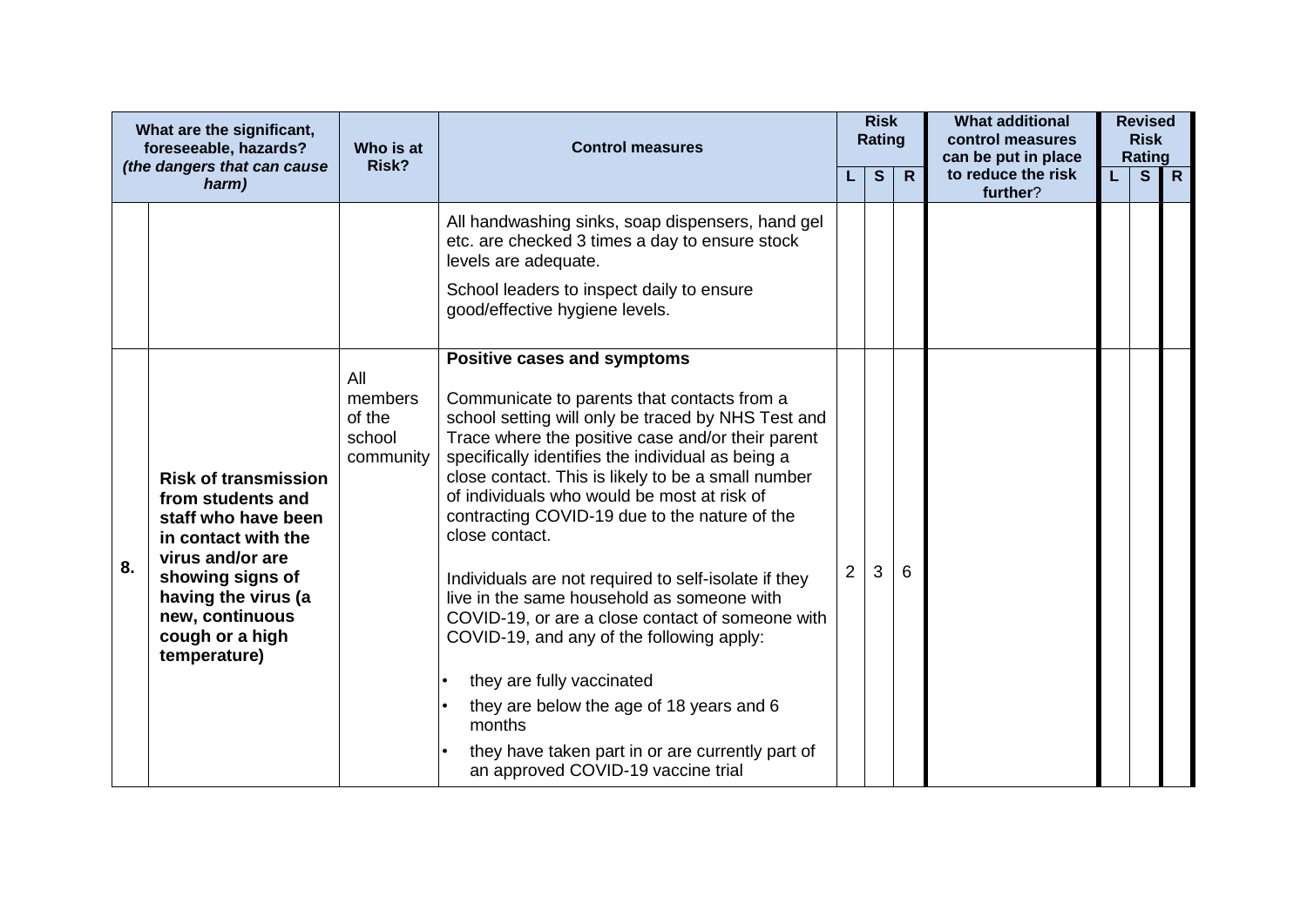| What are the significant,<br>foreseeable, hazards?<br>(the dangers that can cause |       | Who is at<br>Risk? | <b>Control measures</b>                                                                                                                                                                                                                                                                                                                                                                                                                                                                                                                                                                                                                                                                    |                | <b>Risk</b><br><b>Rating</b> |              | <b>What additional</b><br>control measures<br>can be put in place |    | <b>Revised</b><br><b>Risk</b><br>Rating |              |  |
|-----------------------------------------------------------------------------------|-------|--------------------|--------------------------------------------------------------------------------------------------------------------------------------------------------------------------------------------------------------------------------------------------------------------------------------------------------------------------------------------------------------------------------------------------------------------------------------------------------------------------------------------------------------------------------------------------------------------------------------------------------------------------------------------------------------------------------------------|----------------|------------------------------|--------------|-------------------------------------------------------------------|----|-----------------------------------------|--------------|--|
|                                                                                   | harm) |                    |                                                                                                                                                                                                                                                                                                                                                                                                                                                                                                                                                                                                                                                                                            |                | S                            | $\mathsf{R}$ | to reduce the risk<br>further?                                    | L. | S                                       | $\mathsf{R}$ |  |
|                                                                                   |       |                    | they are not able to get vaccinated for medical<br>reasons<br>Instead, they will be contacted by NHS Test and<br>Trace, informed they have been in close contact<br>with a positive case, and advised to take<br>a PCR test. We would encourage all individuals to<br>take a PCR test if advised to do so.<br>Staff who do not need to isolate, and children and<br>young people aged under 18 years 6 months who<br>usually attend school, and have been identified as<br>a close contact, should continue to attend school                                                                                                                                                               | 2              | 3                            | 6            |                                                                   |    |                                         |              |  |
|                                                                                   |       |                    | as normal. If in Year 7 or above they need to wear<br>a face covering within the school it is expected<br>and recommended that these are worn when<br>travelling on public or dedicated transport.<br>Seek public health advice if a student, student,<br>child or staff member is admitted to hospital with<br>COVID-19. Hospitalisation could indicate<br>increased severity of illness or a new variant of<br>concern. Settings may be offered public health<br>support in managing risk assessments and<br>communicating with staff and parents.<br>Be clear about the thresholds for contacting PHE<br>(listed below and in Section 2 as part of the top of<br>the contingency plan). | $\overline{2}$ | 4                            | 8            |                                                                   |    |                                         |              |  |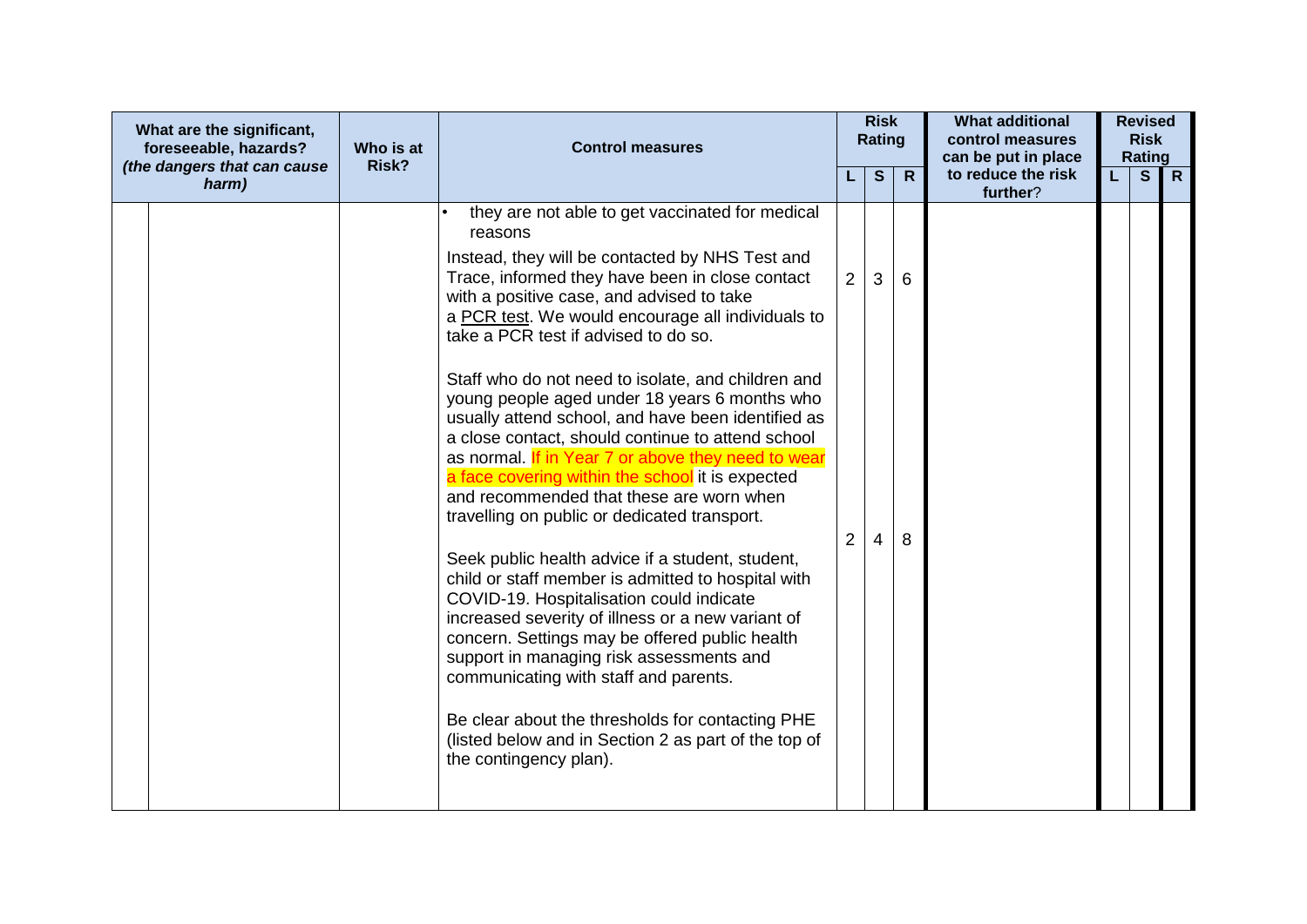| What are the significant,<br>foreseeable, hazards?<br>(the dangers that can cause | Who is at<br>Risk? | <b>Control measures</b>                                                                                                                                                                                                                                                                                                                                                                                                                                                                                                                                                                                                                                                                                                                                                                                                                                                                                                                                                                                                                                                                                                                    |                               | <b>Risk</b><br><b>Rating</b> |              | <b>What additional</b><br>control measures<br>can be put in place |    | <b>Revised</b><br><b>Risk</b><br>Rating |              |
|-----------------------------------------------------------------------------------|--------------------|--------------------------------------------------------------------------------------------------------------------------------------------------------------------------------------------------------------------------------------------------------------------------------------------------------------------------------------------------------------------------------------------------------------------------------------------------------------------------------------------------------------------------------------------------------------------------------------------------------------------------------------------------------------------------------------------------------------------------------------------------------------------------------------------------------------------------------------------------------------------------------------------------------------------------------------------------------------------------------------------------------------------------------------------------------------------------------------------------------------------------------------------|-------------------------------|------------------------------|--------------|-------------------------------------------------------------------|----|-----------------------------------------|--------------|
| harm)                                                                             |                    |                                                                                                                                                                                                                                                                                                                                                                                                                                                                                                                                                                                                                                                                                                                                                                                                                                                                                                                                                                                                                                                                                                                                            |                               | S                            | $\mathsf{R}$ | to reduce the risk<br>further?                                    | L. | S                                       | $\mathsf{R}$ |
|                                                                                   |                    | 5 children, students, students or staff, who<br>are likely to have mixed closely, test<br>positive for COVID-19 within a 10-day<br>period; or<br>10% of children, students, students or staff<br>$\bullet$<br>who are likely to have mixed closely test<br>positive for COVID-19 within a 10-day<br>period<br>The PCR test kits sent to schools can be used in<br>the exceptional circumstance that an individual<br>becomes symptomatic, and schools believe they<br>may have barriers to accessing testing elsewhere.<br>It is for schools to determine how to prioritise the<br>distribution of their test kits in order to minimise<br>the impact of the virus on the education of their<br>students.<br>These kits can be given directly to staff or parents<br>and carers collecting a child who has developed<br>symptoms at school.<br>If anyone in the school becomes unwell with a<br>new and persistent cough or a high temperature,<br>or has a loss of or change in, their normal sense<br>of taste or smell (anosmia), they must be sent<br>home and advised to follow guidance for<br>households with possible or confirmed | $\overline{2}$<br>$2^{\circ}$ | 4<br>4                       | 8<br>8       |                                                                   |    |                                         |              |
|                                                                                   |                    | coronavirus (COVID-19) infection,                                                                                                                                                                                                                                                                                                                                                                                                                                                                                                                                                                                                                                                                                                                                                                                                                                                                                                                                                                                                                                                                                                          |                               |                              |              |                                                                   |    |                                         |              |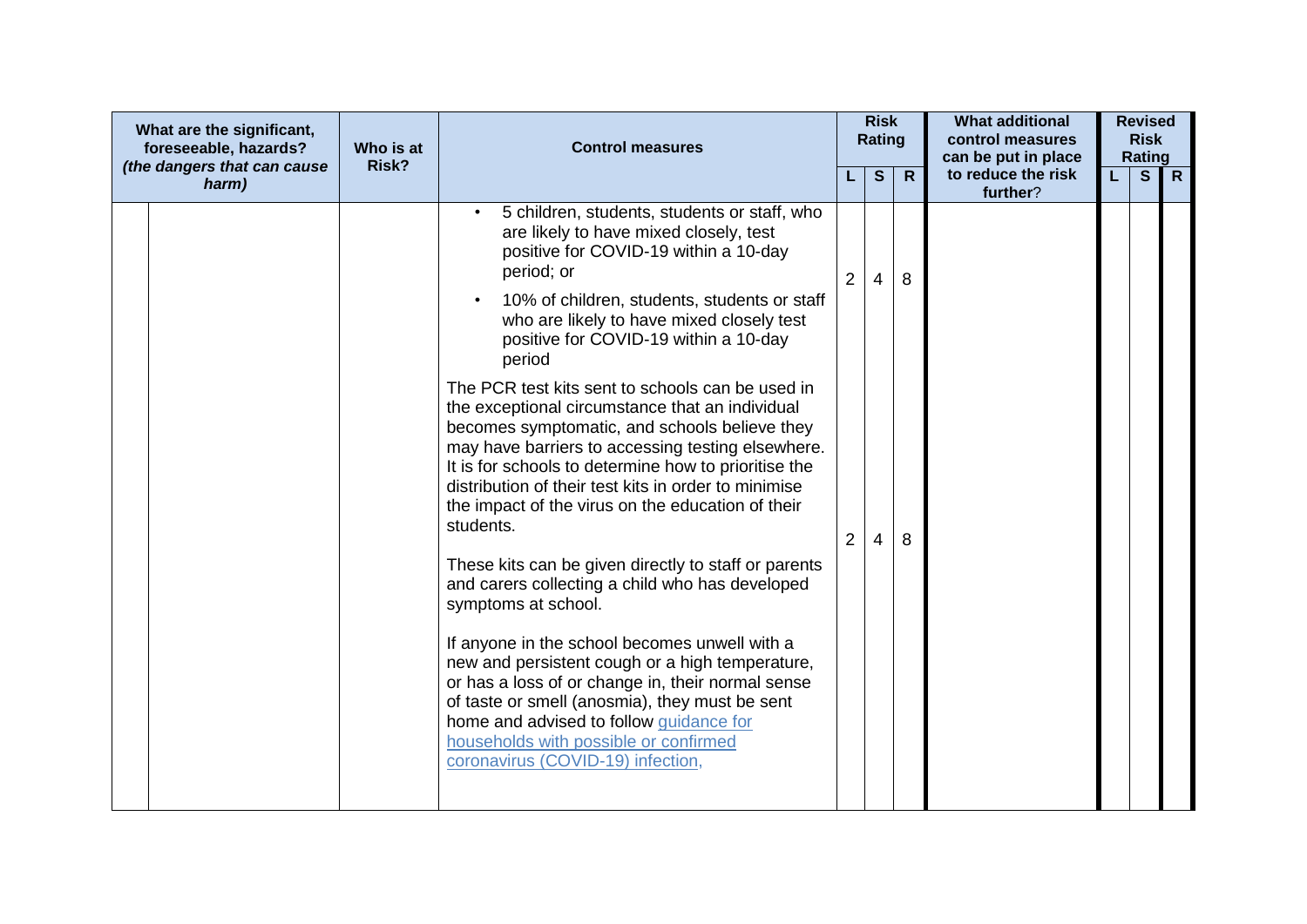| What are the significant,<br>foreseeable, hazards?<br>(the dangers that can cause |                                | Who is at<br>Risk?           | <b>Control measures</b>                                                                                                                                                                                                                                                                                                                                                                                                                                                                                                                                                                                                                                                                                                                                                                              |                                  |        |              |                                |    |              |                |  |  |  |  | <b>Risk</b><br><b>Rating</b> |  | <b>What additional</b><br>control measures<br>can be put in place |  | <b>Revised</b><br><b>Risk</b><br>Rating |  |
|-----------------------------------------------------------------------------------|--------------------------------|------------------------------|------------------------------------------------------------------------------------------------------------------------------------------------------------------------------------------------------------------------------------------------------------------------------------------------------------------------------------------------------------------------------------------------------------------------------------------------------------------------------------------------------------------------------------------------------------------------------------------------------------------------------------------------------------------------------------------------------------------------------------------------------------------------------------------------------|----------------------------------|--------|--------------|--------------------------------|----|--------------|----------------|--|--|--|--|------------------------------|--|-------------------------------------------------------------------|--|-----------------------------------------|--|
|                                                                                   | harm)                          |                              |                                                                                                                                                                                                                                                                                                                                                                                                                                                                                                                                                                                                                                                                                                                                                                                                      |                                  | S      | $\mathsf{R}$ | to reduce the risk<br>further? | L. | $\mathbf{s}$ | $\overline{R}$ |  |  |  |  |                              |  |                                                                   |  |                                         |  |
|                                                                                   |                                |                              | If a student is awaiting collection, they should be<br>left in a room on their own if possible and safe to<br>do so. A window should be opened for fresh air<br>ventilation if possible.<br>Appropriate PPE should also be used if close<br>contact is necessary. Further information on this<br>can be found in the use of PPE in education.<br>childcare and children's social care<br>settings guidance. Any rooms they use should be<br>cleaned after they have left.<br>The household (including any siblings) should<br>follow the PHE stay at home guidance for<br>households with possible or confirmed<br>coronavirus (COVID-19) infection.<br>Headteachers should communicate to staff that if<br>they are displaying symptoms they should be<br>tested 'as soon as practicably possible.' | $\overline{2}$<br>$\overline{2}$ | 4<br>4 | 8<br>8       |                                |    |              |                |  |  |  |  |                              |  |                                                                   |  |                                         |  |
| 9.                                                                                | <b>Contingency</b><br>planning | All<br>students<br>and staff | Contingency plans are in place and reviewed<br>regularly. See LA model contingency plan<br>(available via the Message Board).                                                                                                                                                                                                                                                                                                                                                                                                                                                                                                                                                                                                                                                                        | $\overline{2}$                   | 3      | 6            |                                |    |              |                |  |  |  |  |                              |  |                                                                   |  |                                         |  |

## **Action Plan** *(when will the above additional control measures be implemented and by whom?)*

|  | HIOI | $-1 - 1$<br>- | <b>adline</b><br>n.<br>the contract of the contract of the | Dato<br>∴or |
|--|------|---------------|------------------------------------------------------------|-------------|
|--|------|---------------|------------------------------------------------------------|-------------|